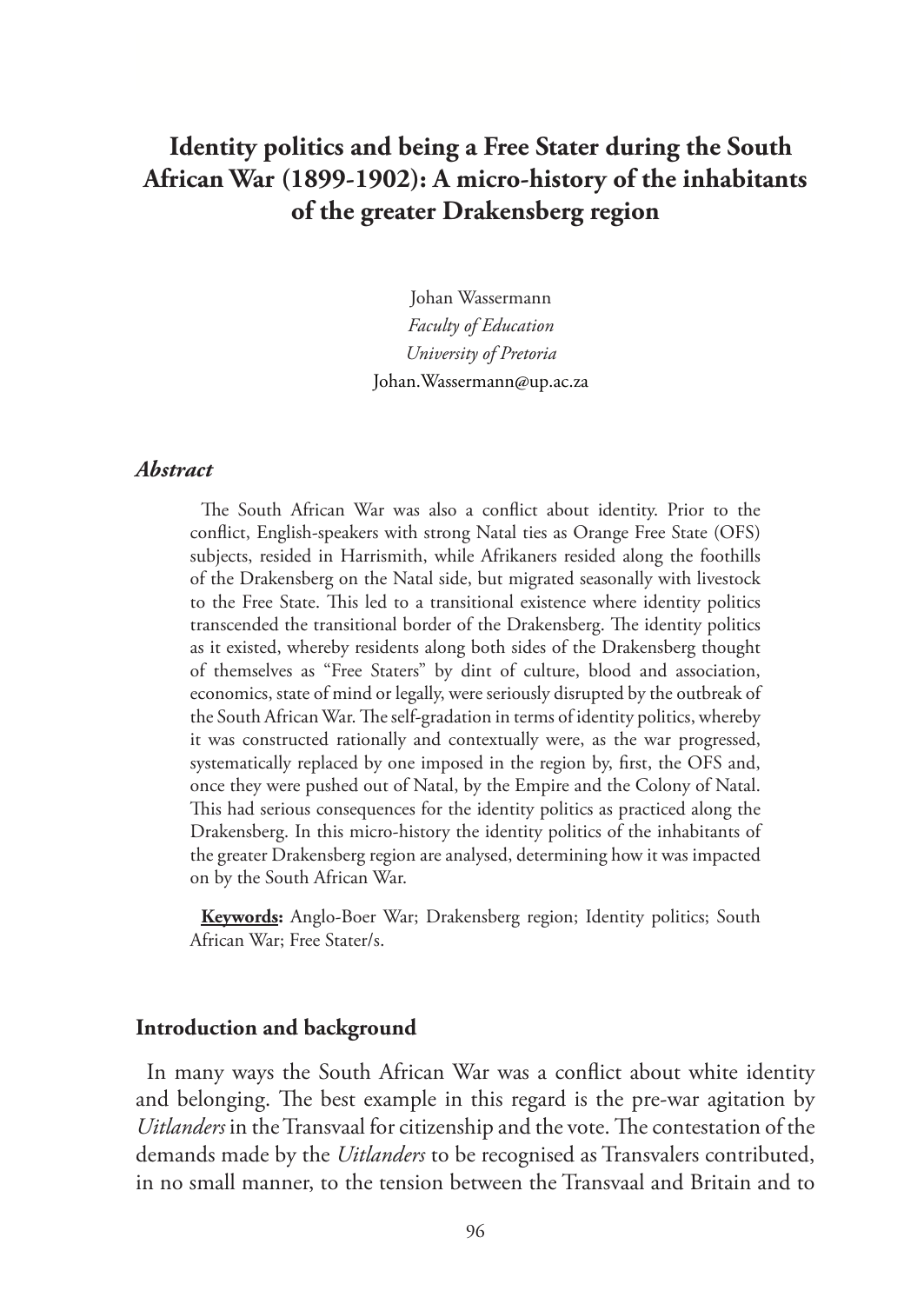the outbreak of the South African War. A similar tension, be it in on a much smaller scale, also played itself out during the war between people who, at various times, identified themselves as Free Staters or who were regarded as such by other Free Staters or the Orange Free State (OFS) Boer Republic, but not necessarily so by the Colony of Natal. These political identification processes had a profound impact on the people involved.

Within the geo-political construction of the OFS, inhabitants, according to law, automatically became citizens after three years' residence. As such, if they were between the ages of 16 and 60, they were also eligible to be called up for commando duty.<sup>1</sup> Becoming a citizen in this manner was hardly ever contested, but exhibited certain fault lines, namely, many who saw themselves as Free Staters were not necessarily citizens. In this regard, the outbreak of the South African War in 1899 brought about contestation for many who resided along the rugged Drakensberg border separating the OFS and the Colony of Natal, on what it meant to be a Free Stater. This article therefore engages with the "Free Stateness" of those who resided in a transnational manner along the border between the OFS and Natal during the South African War and the tensions that arose between them and, especially, the Natal and Free State authorities regarding political identity and what this entailed. This border area is the setting for this micro-history in which "large questions" are asked in a "small place" about identity politics.<sup>2</sup>

For the purpose of this article Crenshaw's notion that identity politics is a process that brings people together into a community based on shared aspects, will be applied.<sup>3</sup> These shared aspects for the English-speakers residing along the Drakensberg border in the OFS, and Afrikaners residing along the same border on the Natal side, both minority groups on the fringes of main stream society, were ethnicity, economics, culture and ideology. In concrete terms, for the purpose of this article, this translates into association with either being British or Afrikaner, or supporting imperialism or republicanism. Identity politics of this nature, which are based on forms of social organization, can transcend geographical boundaries, as in the case of the historical actors on who this article focus. This is especially prominent in societies experiencing some form of marginalisation if in terms of, for example, political representation,

<sup>1</sup> SA Watt, "Harrismith – A military town during the Anglo-Boer War, and after: Part 1", *The South African Military History Journal*, 8(1), June 1989, p. 3 (available at samilitaryhistory.org).

<sup>2</sup> CW Joyner, *Shared traditions: Southern history and folk culture* (Urbana, University of Illinois, 1999), p. 1.

<sup>3</sup> K Crenshaw, "Mapping the margins: Intersectionality, identity politics, and violence against women of colour", *Stanford Law Review*, 43(6), 1991, pp. 1241-1299.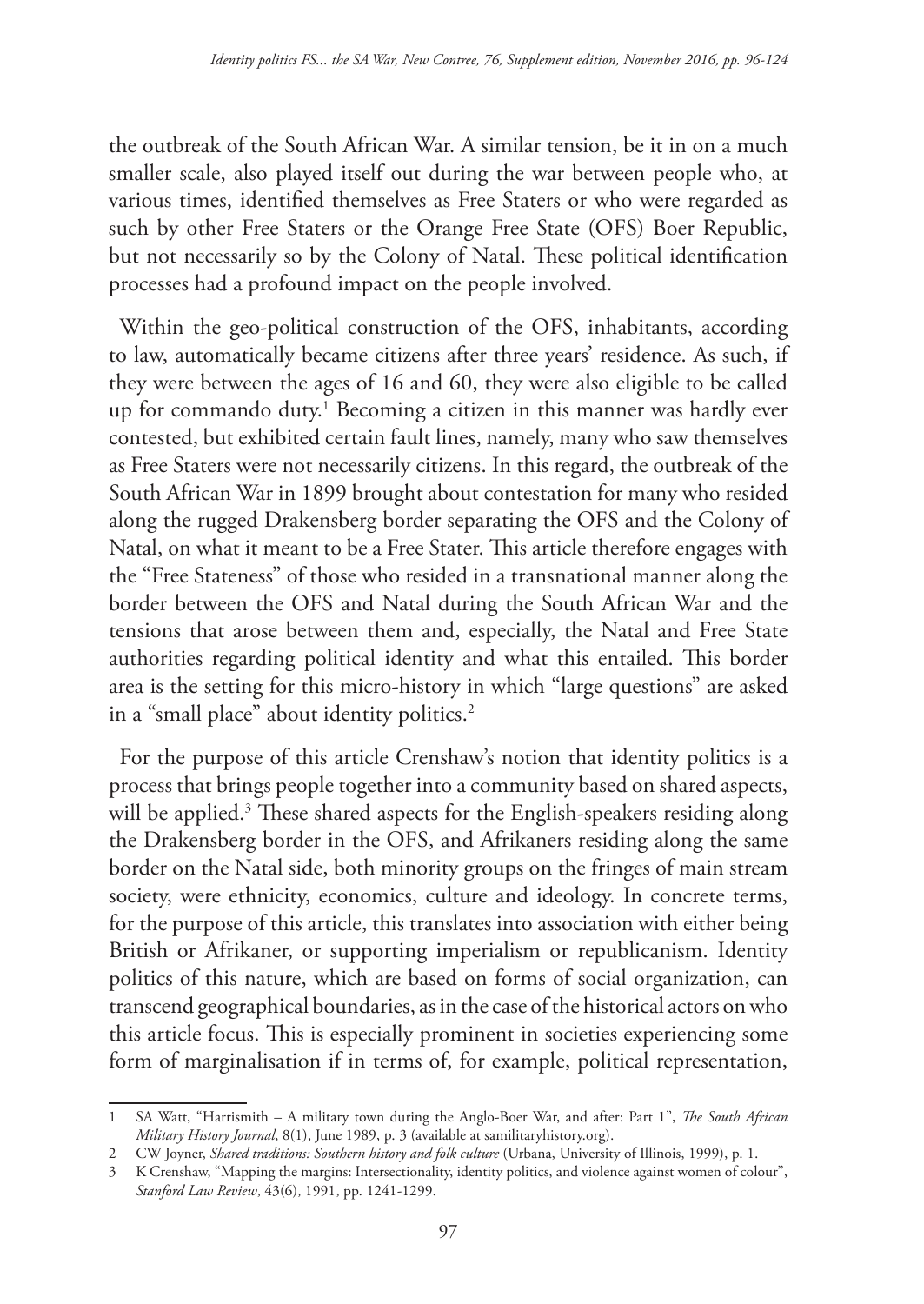as happened along the Drakensberg border. To encapsulate, identity politics as outlined above and in the case of this micro-history, informed political behaviour during the South African War. In the process, subjective identity choices were exercises which were coloured by gradations of political identity.4

Using identity politics theory, this article will not only contribute to a neglected aspect of Free State regional history, but also contribute to a wider historiography on the plight of citizens related by blood and culture to one of the conflicting forces, but resident in the other.

# **Pre-war relations along the Drakensberg border of the OFS and Natal**

In the decades before the outbreak of the South African War the districts of the Colony of Natal that bordered on the OFS, namely Newcastle, Ladysmith (Klip River) and Upper Tugela, and the OFS districts that bordered on Natal, namely Vrede and Harrismith, was a porous mountainous region within which people moved quite freely between the two political entities. This made it a difficult area to police, especially when considering that this was not an era of neat legal travel documents and rigid citizenship. The most accessible routes across the Drakensberg were by means of a series of mountain passes such as Botha's, Tintwa, De Beers, Bezuidenhout, Oliviershoek, Collings and Van Reenen's.

In many ways the two Drakensberg border areas were two sides of the same coin. The major towns, be it Harrismith, Ladysmith or Newcastle, were generally populated by English-speaking traders, businessmen and professionals, and the surrounding farm land by Afrikaners. This meant that white English speakers with Natal roots, like John Torpey,<sup>5</sup> Neil McKechnie, S Friday, T Irons, R and C Mallandain, T and L Odell, W Oates, J Putterill, T Sink and H Spilsbury operated businesses in Harrismith and, at times, also in Natal. These businesses expanded in the 1870s largely because Harrismith was situated on the route between Natal and the diamond fields at Kimberley. By 1892 a railway line linked Natal to Harrismith and beyond. As a result, just prior to the South African War, Harrismith was a substantial town which boasted hotels, a town hall, churches, a school, a hospital, a fire brigade, a

<sup>4</sup> L Huddy, "From social to political identity: A critical examination of Social Identity Theory", *Political Psychology,*  22(1), 2001, p. 127.

<sup>5</sup> Pietermaritzburg Archive Repository (PAR), Government House (GH) 502: Correspondence pertaining to the request by J Torpey for remission of sentence, 17 June 1901-24 July 1901; *De Natal Afrikaner,* 5 June 1900.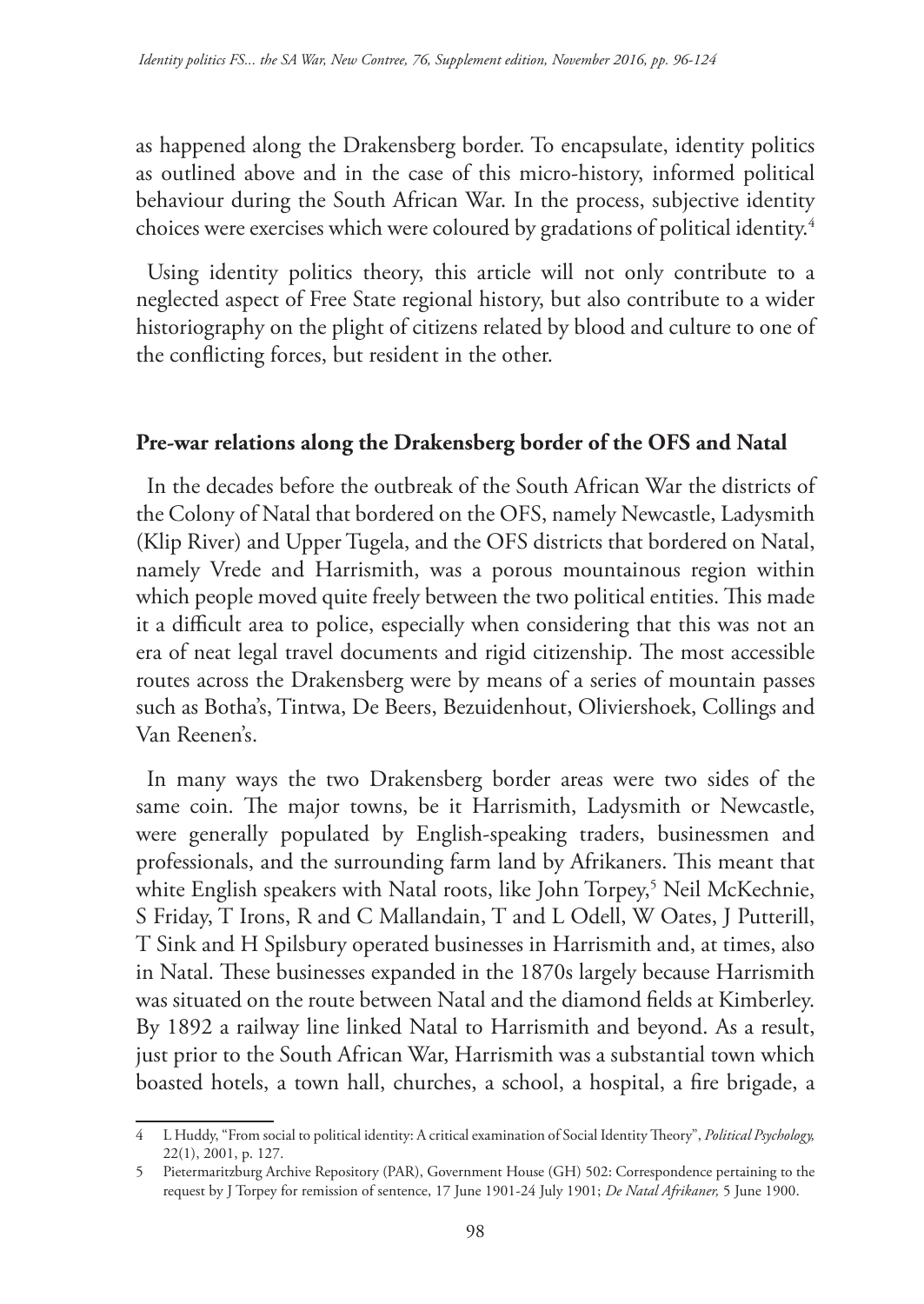sports club and cultural societies.6 On a macro level, Natal joined the OFS-Cape Colony Customs Union in May 1898. This strengthened business in Harrismith even further.<sup>7</sup>

# *Livestock farming and mobility on both sides of the border*

However, the most pronounced economic activity practiced by most of the population on either side of the Drakensberg was agriculture. On the OFS side, summers had reliable rainfall and were not oppressively hot. The Natal side had, in comparison, mild winters. The good grazing and ample water on both sides made for extensive sheep and cattle farming. The result of the afore-mentioned natural conditions was that many farmers annually migrated across the Drakensberg with livestock – in the summer to the OFS Highveld and in the winter to Natal. Agriculturally, this seasonal migration made economic sense as livestock diseases, prevalent at the time, could be avoided and good grazing was available year round. These migrant farmers or *Trekboers* were almost exclusively Afrikaners whose seasonal migration caused the magistrate of Newcastle to describe them as being the opposite of: "the swallow and other migratory species that come in summer and go in the winter".<sup>8</sup>

Amongst the *Trekboers* were wealthy ones, like JA Oosthuysen who owned 12 000 acres in Natal and 13 000 in the OFS.9 Others were poor and in the employment of the more wealthy.<sup>10</sup> African labourers, although the archives revealed little in this regard, were also part of this migratory process.<sup>11</sup> The result of farming in this manner was a network of transnational families which transcended the international border and who were equally at home in Natal and the OFS. A point in case is the Labuschagne, Bester and Prinsloo

<sup>6</sup> SA Watt, "Harrismith – A military town during the Anglo-Boer War…", *The South African Military History Journal*, 8(1), June 1989, p. 3 (available at samilitaryhistory.org).

<sup>7</sup> B Guest, "The new economy", A Duminy and B Guest (eds), *Natal and Zululand from earliest times to 1910*: *A new history* (University of Natal Press, Pietermaritzburg, 1989), p. 311.

<sup>8</sup> PAR, Natal Colonial Papers (NCP) 7/1/30: Annual report magistrate Newcastle, 1882.

<sup>9</sup> PAR, Attorney General's Office (AGO) I/7/39: Application by JA Oosthuysen (snr) to have firearms registered, 18 September 1899-28 September 1899.

<sup>10</sup> PAR, AGO I/7/14: Regina vs C van Zyl Lotz, pp. 114-116; *Natal Witness*, 2 November 1900.

<sup>11</sup> PAR, Secretary of Native Affairs (SNA) I/1/297: Minute paper regarding the application by "Englishman" to remain in Natal, 25 August 1902-24 October 1904. The archives were generally silent on the plight of African farmworkers and their experiences of the cross-border migratory processes and its related identity politics. For a sense of the general African experience on the Natal side of the border, see J Lambert, *Betrayed trust. Africans and the state in colonial Natal* (University of Natal Press, Pietermaritzburg, 1995).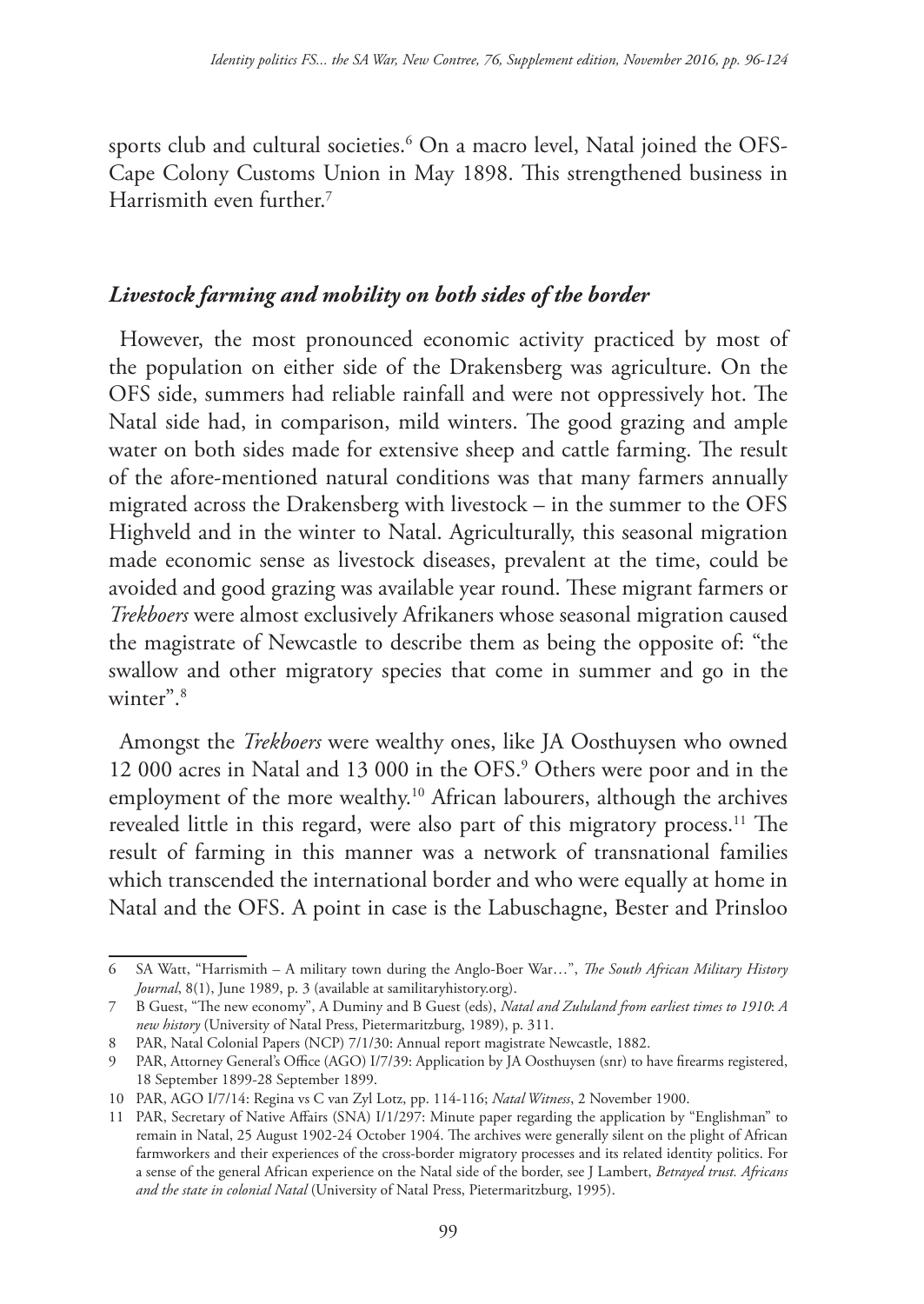families. Casper Labuschagne, a member of the Legislative Council of Natal (MLC), resided on the farm Haasfontein near Colenso in Natal. His father, the 75-year old JHC Labuschagne, came to Natal as a child at the time of the Great Trek. In time he served, during the 1865 Free State-Basotho War (Seqiti War), in the Weenen Burgher Force. Labuschagne senior left Natal in 1866 to settle in the OFS. He did, however, return to Natal in 1873 to volunteer for service during the Langalibalele uprising. Casper Labuschagne's brother, Jan Hendrik Labuschagne, was, like their father, a burgher of the OFS.<sup>12</sup> Similarly, the extended Bester family of the Upper Tugela district had both property and family relations on either side of the border.13 Maria Prinsloo, in turn, had five sisters who were resident in the OFS and another lived near Nongoma in Zululand, while five brothers were resident in the Transvaal and one in Natal.14 What these three family vignettes serve to illustrate, is the mobility of Afrikaner families along the OFS/Natal border. This mobility served to impact on their political identities in the face of the looming crisis and the perceived threat of war.

The Natal colonial powers did not necessarily view the seasonal migration in a positive light and tried their best to curb it for reasons related to administration, political control and economics. One such attempt was, after Natal had achieved responsible government in 1893, to make crown lands in the Klip River and Upper Tugela districts open to sale by "public competition", with the explicit aim of curtailing migratory movements and the economic complications thereof, such as tax evasion<sup>15</sup> and slipping the net of political allegiance. The hope of the Natal authorities was that more extensive land ownership would introduce a greater sedentary lifestyle among the Afrikaner community. This did not necessarily happen, as many who had rented crown lands did not necessarily use the opportunity to purchase it.16 This meant that the seasonal migration with livestock continued and the attempts by the Natal authorities to curb it came to naught. On the OFS side, while being more laissez faire in their intent to control seasonal livestock

<sup>12</sup> National Archives Repository (NAR), Pretoria, Archives of the staff officer Prisoners of War (Natal) (SOP) 31: Correspondence regarding the possibility of parole for JHC Labuschagne, 18 April 1902-30 April1902; PAR, Colonial Secretaries Office (CSO) 1672: Request by C Labuschagne to have JH Labuschagne paroled to his farm, 26 March 1901.

<sup>13</sup> PAR, HF Schoon Collection, A 72: My experiences during the Anglo-Boer War by Maggie Bester, pp. 11-20, 26 September 1900.

<sup>14</sup> PAR, CSO 1662: Correspondence regarding the complaint by MCE Prinsloo that they were destitute, 24 October 1900-5 July 1901.

<sup>15</sup> PAR, NCP 7/4/1: Annual reports magistrate Newcastle, 1893-1894.

<sup>16</sup> VS Harris, "The Klip River Dutch community, 1843-1899", *Journal of Natal and Zulu History*, VII, 1984, p. 15.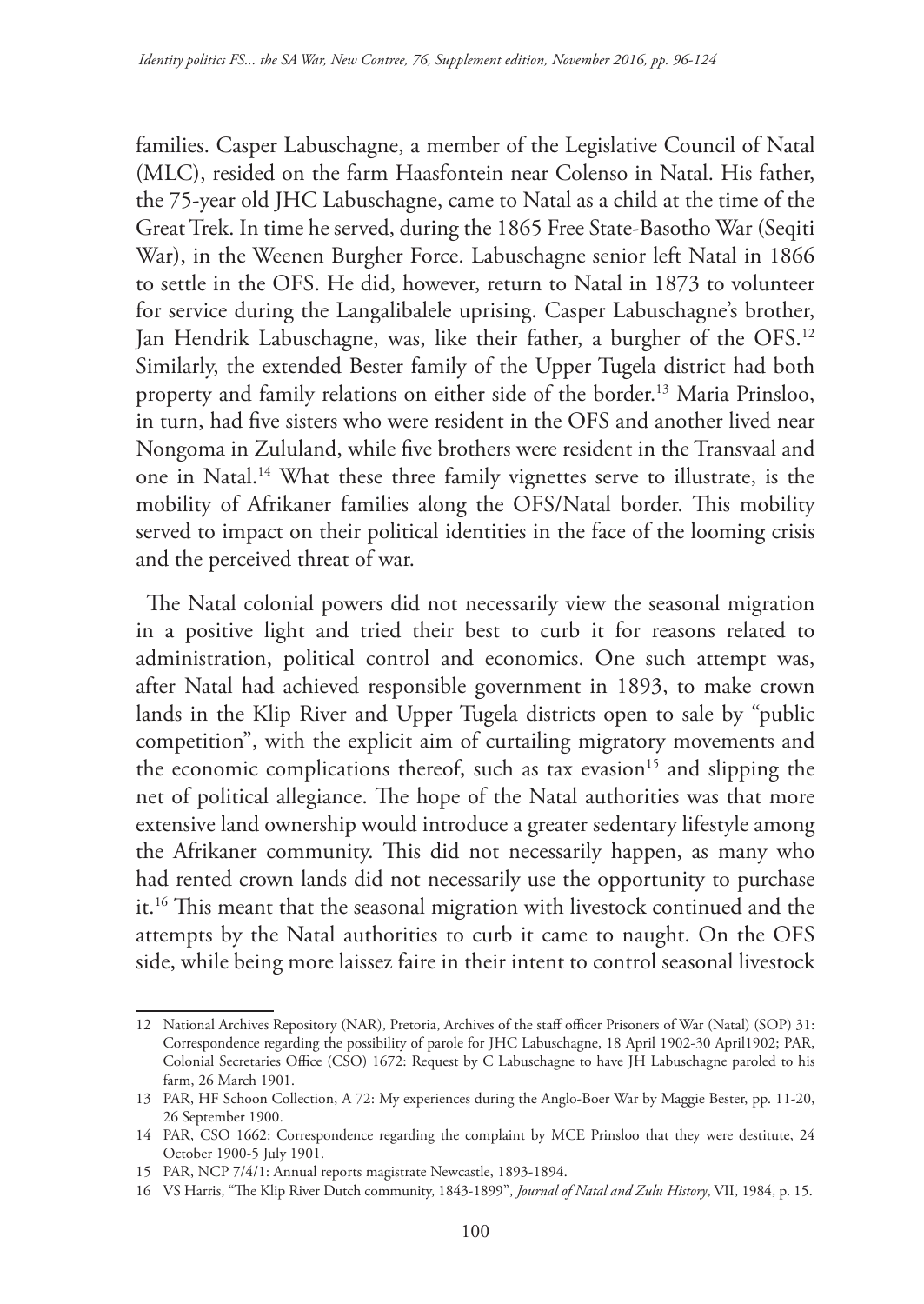migration, the realization must have existed that the *Trekboers* were unlikely to become citizens, since they very seldom resided in a continues manner in the country for a period of three years.

The unwillingness to abandon a certain economic lifestyle resulted in a fair amount of suspicion by the Natal authorities of those Afrikaners who seasonally moved between the Colony and the OFS. This suspicion must be understood against the backdrop of the comments made by the Newcastle magistrate, namely that Afrikaners, who resided in close proximity to the Republics spoke, dressed and behaved in ways similar to that of their Republican kin.17 A lack of representation and participation in political and civil matters in Natal resulted in the local Afrikaners gravitating towards the Republics with whose people they formed an ethnic community and shared a common history and culture.

Legally, apart from having to adhere to agriculture legislation related to livestock diseases and having to report to the magistrate on arrival, the act of seasonal migration held few impediments as, in a sense, allegiance was not necessarily sworn to either the OFS or Natal. This neutrality of sorts was enhanced by, for example, Section 17 of Law 11 of 1862 which allowed residents from neighbouring countries visiting Natal to carry arms and ammunition for personal use. Visitors, including the Afrikaners who resided in the Drakensberg region of Natal during winter and in the OFS during summer,<sup>18</sup> could openly bring in firearms and as much ammunition as they wished under the guise of personal use and register it with the authorities as  $such.$ <sup>19</sup>

### *Distrust about border activities and arms in looming war times*

Despite the existence of the above-mentioned law, with the war clouds gathering from June 1899 onwards, the suspicion of those Afrikaners who resided part of the year in the OFS, or had some connection to the OFS, gathered momentum and rumours soon abound. One such rumour suggested that, in July 1899, a person presenting himself as a roving photographer,

<sup>17</sup> PAR, NCP 7/1/24: Annual report magistrate Newcastle, 1876.

<sup>18</sup> Kew, Public Record Office (PRO), Colonial Office (CO) 179/206: Minute paper regarding distribution of firearms in Natal by Boers, 19 September 1899.

<sup>19</sup> PAR, CSO 2579: Letter, Permanent Under Secretary (PUS) C Bird to Magistrate TR Bennett, Klip River district, 23 August 1899; Letter, Magistrate TR Bennett, Klip River district, to PUS C Bird, 26 August 1899.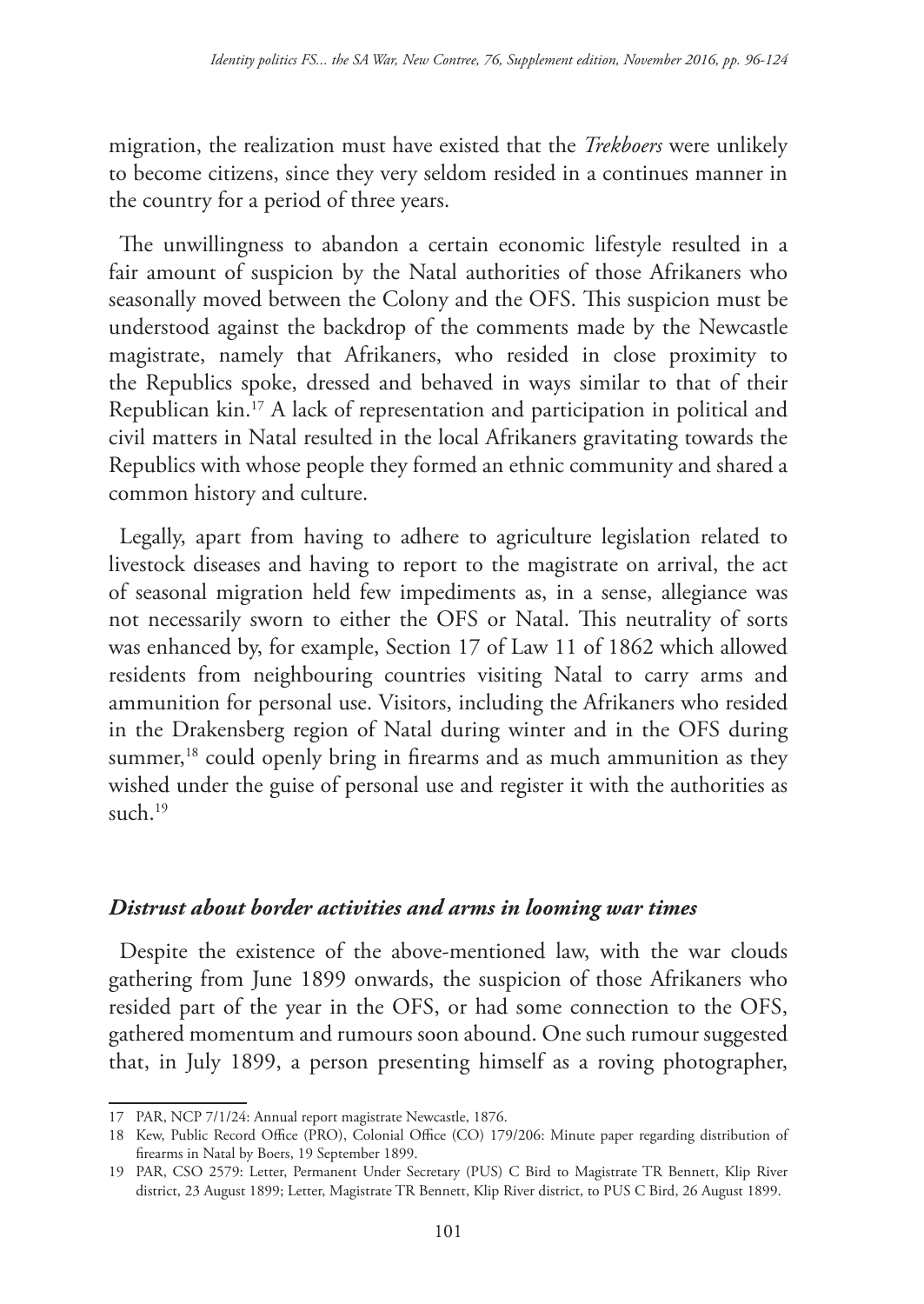travelled in the Normandien area of the Drakensberg near Newcastle, calling only upon the local Afrikaners. During these visits he was said to distribute Mauser ammunition. The allegation was immediately investigated by the Natal Police who fell afoul of Section 17 of Law 11 of 1862.<sup>20</sup> The nature of the law made it possible for arms and ammunition to be brought into Natal by *Trekboers* and to be left behind on departure. Hence no need for covert smuggling existed. Frequent concerns relating to this practice were expressed between 1896 and 1899 by the Natal Police. Yet, the Natal Government did not deem it favourable to repeal the grant that had been in effect for so many years.21 However, the persistence of rumours related to the distribution of Mausers to Afrikaners resident in Natal prompted Prime Minister AH (Albert) Hime to task Chief Commissioner of Police Col JG Dartnell, to look into the matter, which resulted in an investigation into the registration of firearms.<sup>22</sup>

The inspection of firearm licenses by the Natal Police soon unearthed several unregistered items in the Estcourt district. For example, J van der Merwe of the farm Moor who believed that, as a *Trekboer*, Section 17 of Law 11 of 1862 applied to him, applied to register a Mauser which he had purchased in the OFS.23 The biggest problem in relation to unregistered firearms arose with the Mausers of the wealthy JA Oosthuysen and his son who owned landed property in both political entities. In 1898 father and son bought Mausers from the OFS Government, but did not have them registered in Natal. After the inspection, and in an attempt to circumnavigate the process, Oosthuysen (snr) wrote to FR (Frederic) Moor, the Natal Secretary of Native Affairs who, as a politician, relied heavily on the vote of Afrikaners in Estcourt, and explained that he trekked seasonally between Natal and the OFS, and was therefore unsure about legal requirements and the process of registration. As war approached, Oosthuysen became more desperate and in a sworn affidavit before Magistrate RH Addison, acknowledged that he, as a British subject, had brought in unlicensed Mausers from the OFS, pleading that he had been ignorant of breaking the law. The same day, Oosthuysen also sought legal advice from Chadwick and Miller who, on behalf of father and son, applied

<sup>20</sup> PAR, CSO 2579: Letter: PUS C Bird/TR Bennett (Magistrate, Klip River district), 23 August 1899; Letter: TR Bennett (Magistrate, Klip River district)/PUS C Bird, 26 August 1899.

<sup>21</sup> PAR, Minister of Justice and Public Works (MJPW) 69: Report by Natal Police that OFS Boers brought arms and ammunition into Natal, 1898-1899.

<sup>22</sup> PAR, CSO 2580: Letter: Col W Royston/AH Hime (Prime Minister), 24 August 1899; Letter: AH Hime (Prime Minister)/JG Dartnell (Chief Commissioner of Police), 25 August 1899; Letter: JG Dartnell (Chief Commissioner of Police)/AH Hime (Prime Minister), 25 August 1899; *Natal Witness*, 4 September 1899.

<sup>23</sup> PAR, AGO I/7/39: Application to have firearms registered by GL Oosthuysen, 18 September 1899; Application by J van der Merwe to have firearm registered, 18 September 1899.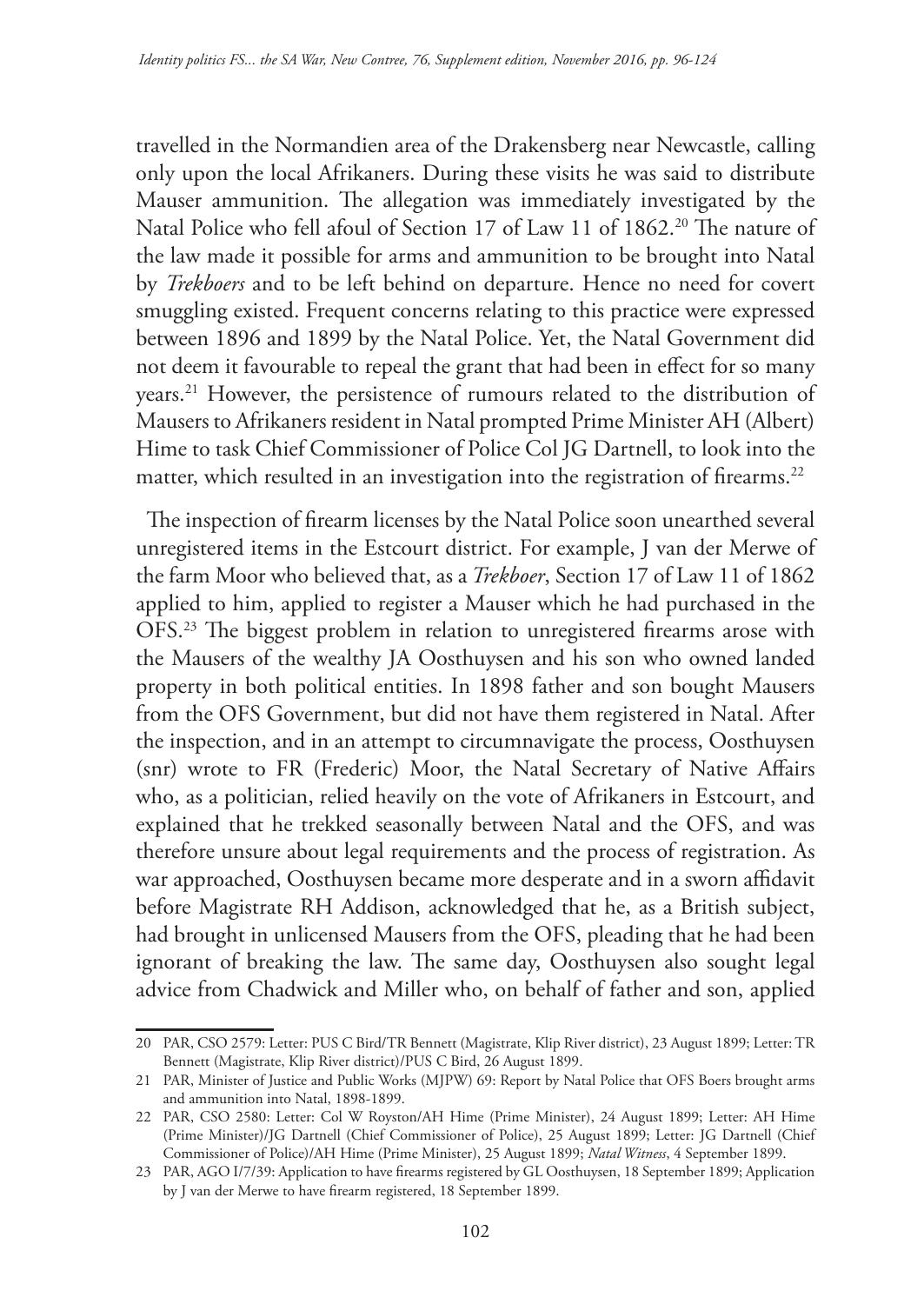to the controller of firearms to grant them licences on the grounds that the Mausers were not brought in in wilful contravention of the regulations or with the intention of using them against the British. Response to all these actions was not immediately forthcoming, which frustrated Oosthuysen.<sup>24</sup>

The reason for the urgency in trying to register the rifles was evident. The Republican forces were already mobilising, a fact that did not escape the attention of Oosthuysen. In early October 1899, JA Oosthuysen left for the OFS without handing in his Mauser. The fact that the police could not prevent him from leaving, nor confiscate the rifle, angered Prime Minister Hime.<sup>25</sup> What made matters worse was that Oosthuysen was also suspected of spying for the OFS.26 The sensitivities related to rifles owned by Afrikaners also played itself out in the neighbouring Upper Tugela district. Here Magistrate DG Giles had to admit that he had made bitter enemies amongst them by confiscating their unlicensed and unregistered firearms.27

### *Growing doubts and distrust – another "Trek" commence*

Less than two weeks before the outbreak of the war, on 30 September 1899, the monitoring of Afrikaners in Natal was further intensified when Col Dartnell forwarded a memo to the police inspectors in districts with many Afrikaner residents to make lists: "of the Dutch residents in your district, and carefully note the names of any who leave the Colony … or who are suspected of having done so." The anxious governor of Natal, Walter Hely-Hutchinson, also insisted that careful records be kept of such movements, and that each suspicious case had to be supported by evidence.<sup>28</sup>

Although no evidence of disloyalty could be attributed to Afrikaners with ties to the OFS, Magistrate RH Addison of the Estcourt district doubted their allegiance.29 The general opinion in the district, however, differed and it was thought that the local Afrikaners would not act aggressively in the

<sup>24</sup> PAR, AGO I/7/39: Application by JA Oosthuysen (snr) to have firearms registered, 18 September 1899-28 September 1899.

<sup>25</sup> PAR, Secretary of Native Affairs (hereafter SNA) 1/4/6: Correspondence between Magistrate WG Wheelwright, Upper Tugela, and Prime Minister AH Hime, 25 September 1899-5 October 1899.

<sup>26</sup> PAR, AGO I/7/39: Report Magistrate WG Wheelwright, Upper Tugela, with regard to the depositions made by Ncwadi, Nyanda and Silulwana regarding advances made by JA Oosthuysen, 15 September 1899.

<sup>27</sup> PAR, CSO 2588: Report Magistrate DG Giles, Upper Tugela, to Prime Minister AH Hime, 2 November 1899.

<sup>28</sup> PAR, MJPW 116: Record of all Natal Afrikaners who have left, or may leave, to join the Boers, 30 September 1899-3 October 1899.

<sup>29</sup> PAR, CSO 2579: Report Magistrate RH Addison, Estcourt, 4 September 1899.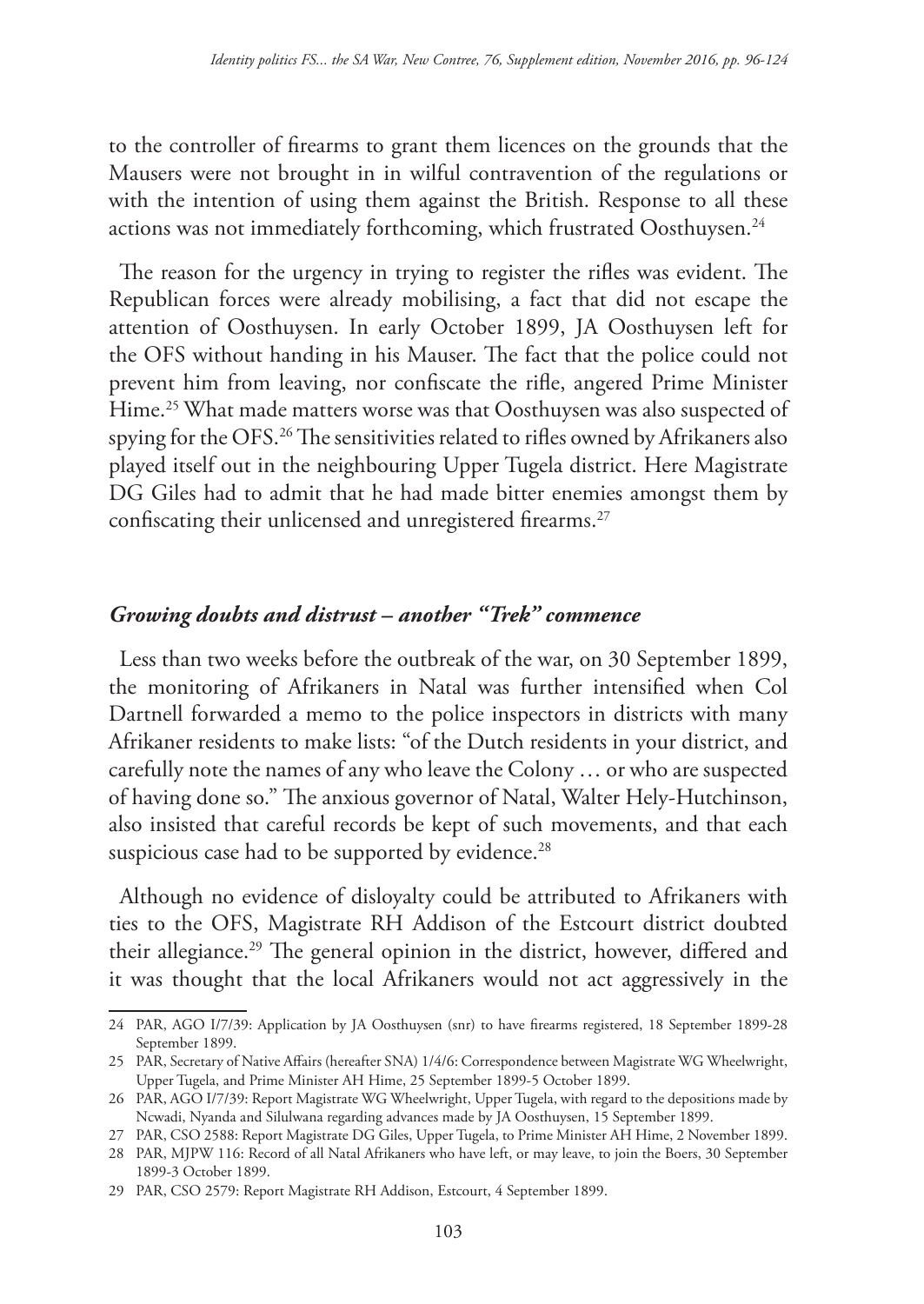case of a Republican invasion.30 MLC Labuschagne was, likewise, hopeful regarding the loyalty of the Afrikaners of Estcourt residing in the foothills of the Drakensberg. They doubted whether any Afrikaner with property would risk losing it by joining the Republican forces.<sup>31</sup>

Labuschagne and the English colonists were obviously not as well informed as the Magistrate, as several Afrikaners of the Estcourt district did depart for the OFS.32 AJT Potgieter of Kamberg also left for the OFS. In his haste to make good his intentions that he wanted to fight the British, Potgieter left behind planted crops, a horse and other property and sold his livestock at a low price. Potgieter was followed to the OFS by a certain Buys from Weenen, J van der Merwe and JA Oosthuysen and his son.33 The latter two families had previously run into trouble because of being in possession of unlicensed firearms. In the neighbouring Umsinga district the local commander of the irregular Boer force, CJ de Villiers, was trying to sell his two farms in Umsinga. At the time, De Villiers was at his farms in the OFS to which he had, for the first time, removed all his cattle.34

In the Natal districts bordering directly on the OFS, matters became more frantic as war approached. In the Upper Tugela district, many local Afrikaners, in the view of the local magistrate, avoided the resident magistrate and the local police. The result of this unsatisfactory relationship was that information was withheld from the magistrate. A point in case is that neither the magistrate nor the local police were informed of young De Villiers of the farm Waterloo being commandeered by his father, CJ de Villiers, the commandant of the Harrismith Commando, or that a memo was circulated stating that, in case of war, the Natal Government would close the border with the OFS and seize all *Trekboer* livestock. Such propaganda caused panic and many Afrikaners, although it was in the middle of the lambing season and not time to do so, trekked with their sheep to the OFS.35

The only Natal district which bordered on both the Transvaal and the OFS was Newcastle. In early September 1899, Magistrate JO Jackson could report that all was peaceful in his district.<sup>36</sup> Some Afrikaners, despite the fact that

<sup>30</sup> PAR, CSO 2579: Report Magistrate RH Addison, Estcourt, 9 October 1899.

<sup>31</sup> PAR, CSO 2580: Report Magistrate RH Addison, Estcourt, 25 September 1899.

<sup>32</sup> PAR, CSO 2580: Report Magistrate RH Addison, Estcourt, 12 September 1899.

<sup>33</sup> PAR, MJPW 116: Report Magistrate RH Addison, Estcourt, 5 October 1899.

<sup>34</sup> PAR, CSO 2579: Report Magistrate GW Adamson, Umsinga, 3 October 1899.

<sup>35</sup> PAR, CSO 2579: Report Magistrate WG Wheelwright, Upper Tugela, 4 September 1899.

<sup>36</sup> PAR, CSO 2579: Report Magistrate JO Jackson, Newcastle, 5 September 1899.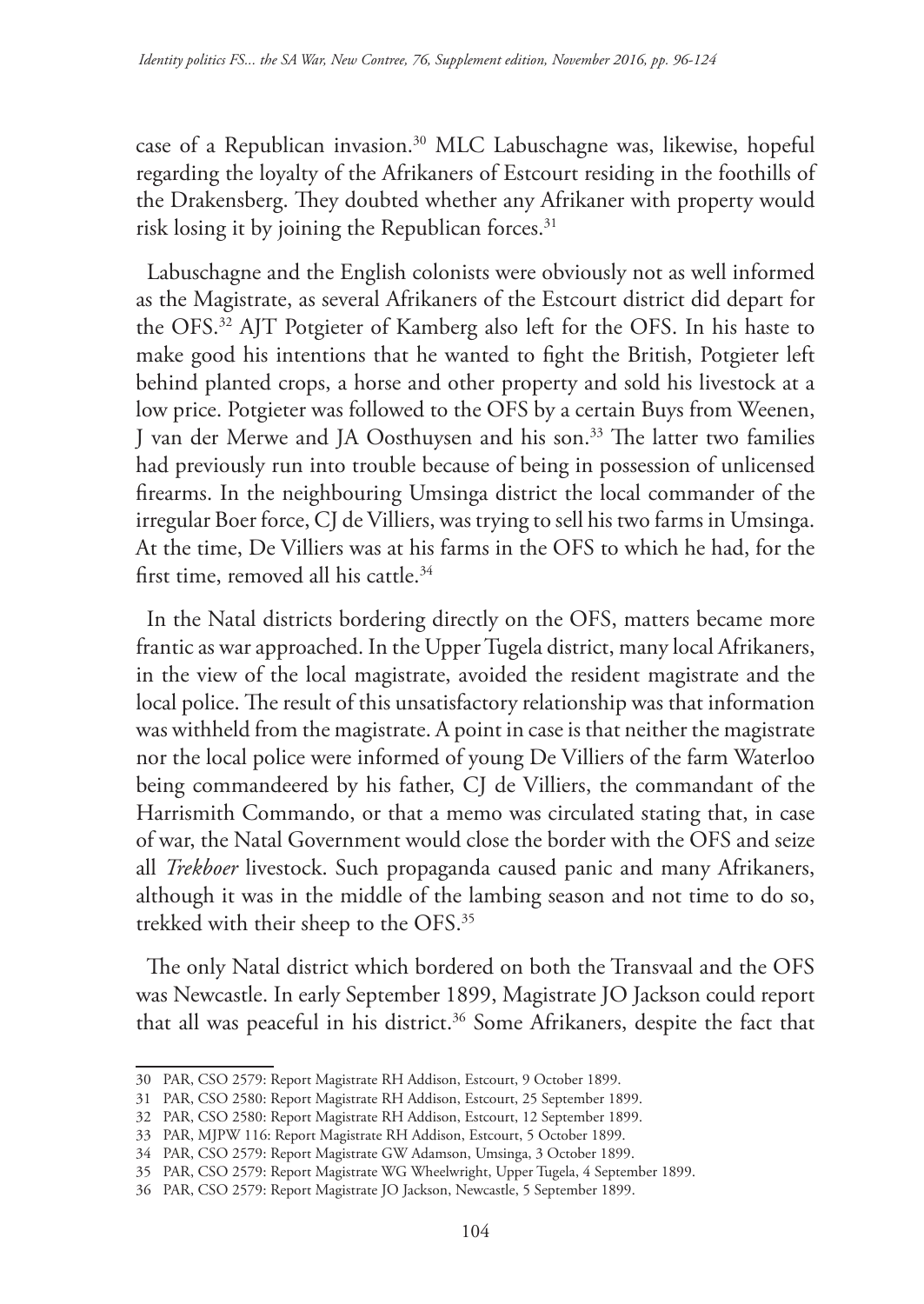the grazing was worse in the OFS than in Natal and that the lambing season was about to start, trekked with their livestock to the Republics.<sup>37</sup> Some local Afrikaners also feared that the Natal Government might force them to take up arms against their families in the Transvaal and OFS.38 Reacting very quickly, the Natal Government confirmed that it would not be expected of Natal Afrikaners to take up weapons against their kin.<sup>39</sup>

All-in-all, the number of Afrikaners who crossed from Natal into the OFS immediately prior to the war does not substantiate any conspiracy theories. In reality, only nine Afrikaners were identified as having left for the OFS under suspicious circumstances.<sup>40</sup> What seems true was that the Natal Police could not keep track of all the Afrikaners who had left. The small number who left for the OFS with military intentions generally shared the following characteristic: They were young, like 19-year old JJ Bester of Aberfeldie, Upper Tugela who was told by his father to enlist, poor and landless and from the "bywoner" class.<sup>41</sup> Many other Afrikaners, however, left for the OFS earlier than usual on their seasonal livestock migration. But their reasons were, at face value at least, economic in nature, for they feared that a war would seriously interrupt their annual livestock migration<sup>42</sup> to the Highveld of the Free State. Hence, they moved at the start of spring, rather than in early summer.<sup>43</sup> On the OFS side of the Drakensberg border the seasonal migration thus arrived a month or two earlier than usual. However, at least one farmer felt different from his peers and moved his livestock in the opposite direction. JJ Gregory collected his cattle from the OFS and moved them to the Dundee district. In the process three cattle were stabbed to death during the trip by an unknown African party.<sup>44</sup> This incident reveals that movement in a direction opposite to that taken by most Natal Afrikaners allowed for a different kind of tension to develop.

<sup>37</sup> PAR, Principal Veterinary Surgeon (hereafter PVS) 3: Letter: DC Uys asking to move his sheep to the OFS, 19 August 1899; PAR, CSO 2581: Report Magistrate JO Jackson, Newcastle, 9 September 1899.

<sup>38</sup> PAR, CSO 2580: Report Magistrate JO Jackson, Newcastle, 9 September 1899.

<sup>39</sup> PAR, CSO 2580: Letter: PUS C Bird/ TR Bennett (Magistrate, Klip River district), 12 September 1899.

<sup>40</sup> PRO, CO 179/205: Letter: W Hely-Hutchinson (Governor)/J Chamberlain (Colonial Secretary), 6 October 1899.

<sup>41</sup> *Times of Natal,* 12 October1899.

<sup>42</sup> PAR, Ladysmith Magistrate (1/LDS) 3/1/1/16: Report on returning Afrikaners from Magistrate HJ Colenbrander to colonial secretary, no date; PAR, CSO 1661: Request for a permit by JH Nel to remove cattle from the OFS to Natal, 5-21 November 1900.

<sup>43</sup> PAR, CSO 2910: Invasion Losses Enquiry Commission: Claim by PAJ van Rensburg, 4 February 1903.

<sup>44</sup> PAR, CSO 2582: Report Magistrate P Hugo, Dundee, 4 October 1899; PAR, CSO 2582: Report Magistrate P Hugo, Dundee, 7 October 1899.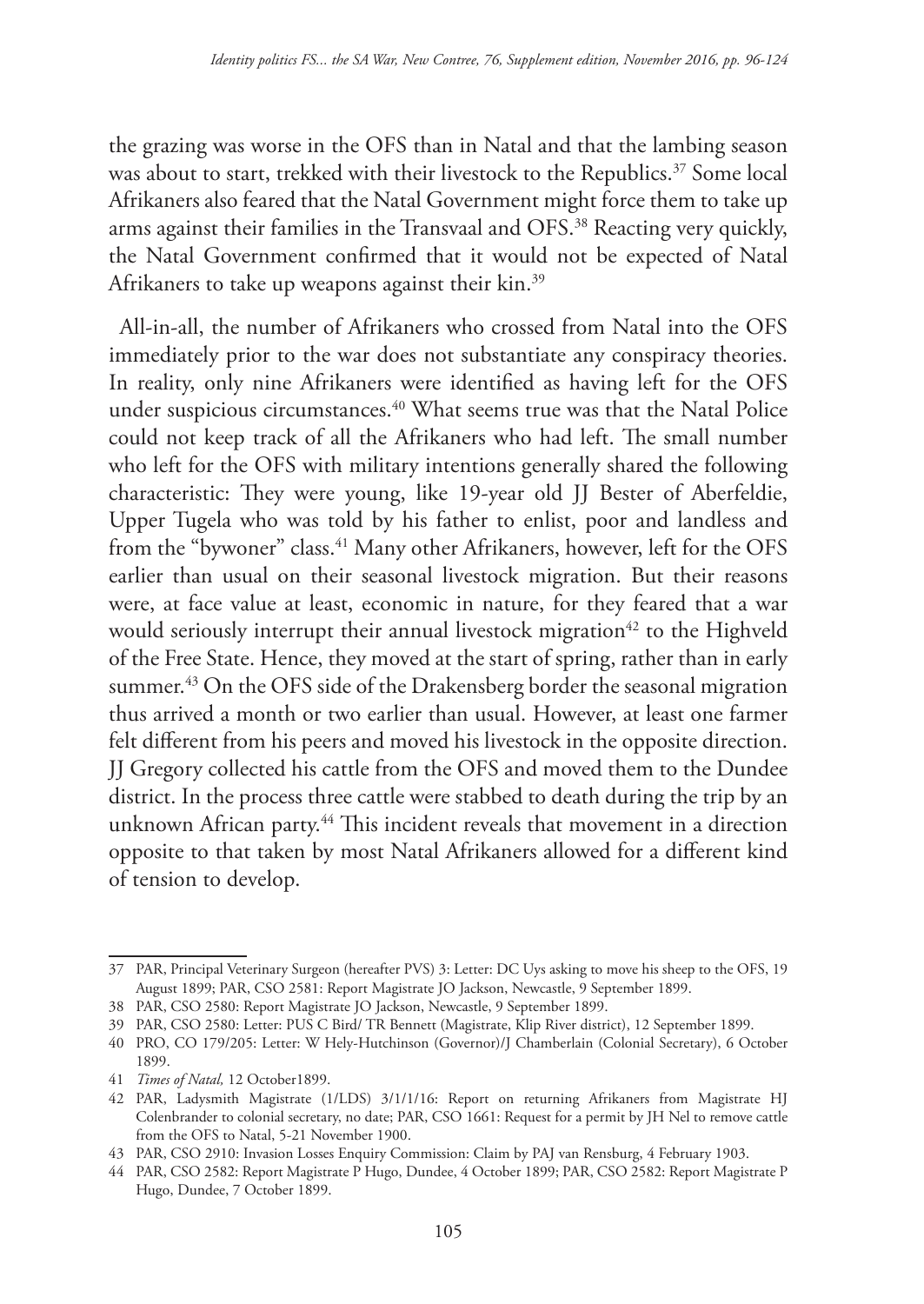### *Being a resident on both sides of the border*

On the arrival of the *Trekboers* in the OFS, many were confronted with the reality of the coming war. From a Free State perspective they were viewed as having allegiance to the Republic and stood a chance to be commandeered. As a consequence, young Gregory was commandeered for ambulance duty,<sup>45</sup> while young Aveling of Newcastle joined the reserve artillerists.<sup>46</sup> A different approach was followed by SJ Müller, who was born in Pietermaritzburg and had resided in the OFS prior to moving to the Melmoth district. He applied for permission to the Natal authorities to join the Boer forces as a member of the Transvaal Ambulance Department. Unsurprisingly, on the recommendation of Attorney-General Henry Bale, permission was denied.<sup>47</sup>

On the OFS side of the border, and more specifically in Harrismith, a similar dilemma was playing itself out. The advent of war between the Republics and Britain made for an uneasy situation for the English living in Harrismith. As citizens of the OFS they were legally bound to perform commando duty, which meant that they could be expected to fight against Britain. Some reprieve in this regard came from the Commandant-General of the OFS, General Marthinus Prinsloo, that no citizen of British origin should be commandeered.<sup>48</sup>

As war approached, those facing the biggest dilemma of consciousness along the Drakensberg border were those Afrikaners who owned landed property in Natal and the OFS, or who, for other economic reasons, owed an allegiance to Natal and the OFS and English-speaking OFS-citizens of Harrismith. Their predicament is reflected in the words of August Prozesky who wrote at the time: "They can only serve one government, now they must decide which one. If one could only see into the future, which party will retain the upper hand!"49

<sup>45</sup> PAR, CSO 2582: Report, Magistrate P Hugo, Dundee, 7 October 1899.

<sup>46</sup> OE Prozesky private collection, Diary of JJA Prozesky: Diary entry, 16 September 1899, p. 17.

<sup>47</sup> PAR, AGO I/7/40: Minute paper on the application by SJ Müller, 28 December 1899.

<sup>48</sup> SA Watt, "Harrismith – A military town during the Anglo-Boer War…", *The South African Military History Journal*, 8(1), June 1989, pp. 3-4 (available at samilitaryhistory.org).

<sup>49</sup> OE Prozesky private collection, Diary of JJA Prozesky: Diary entry, 5 October 1899, p. 22.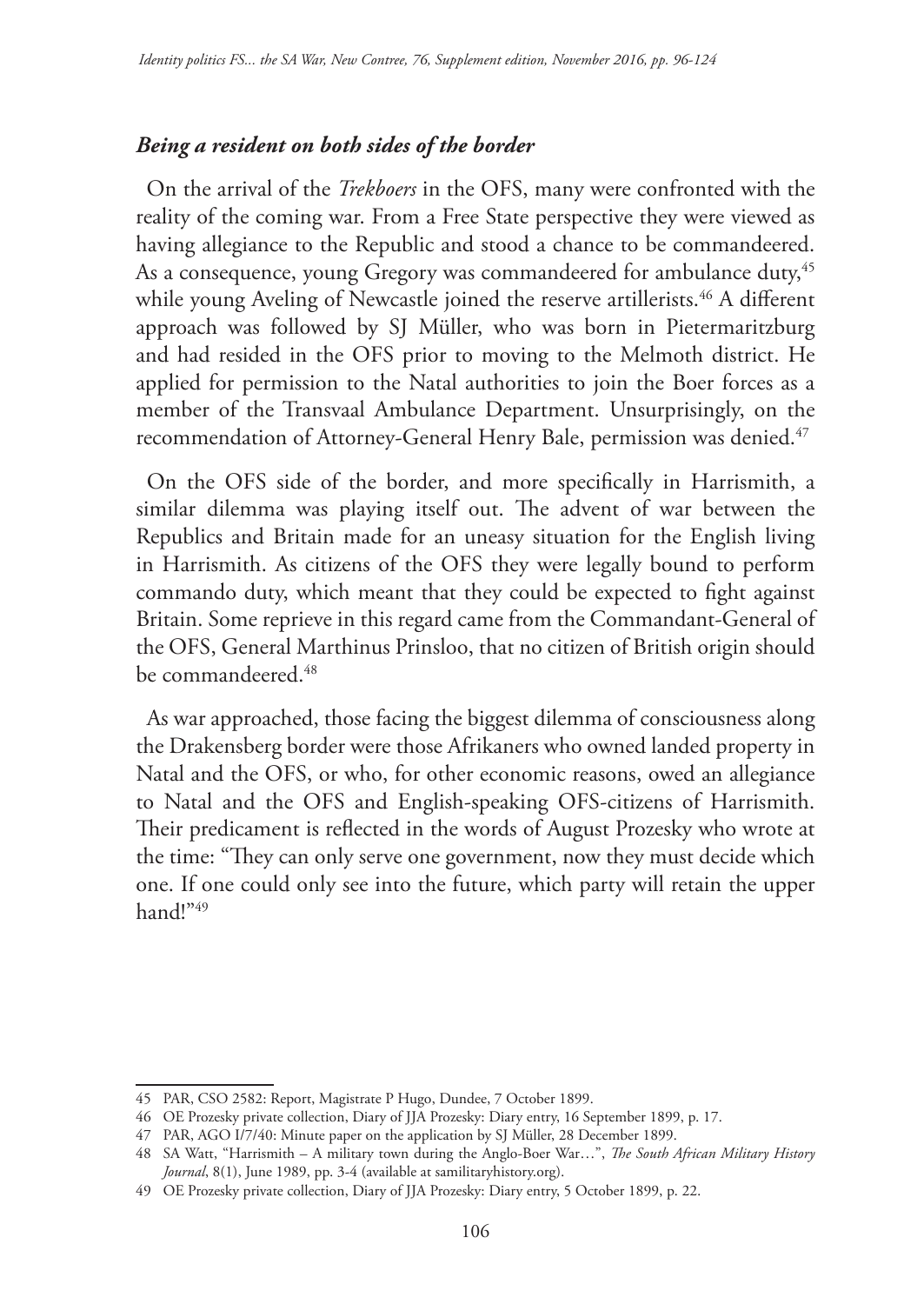# **The coming of war and its impact on the identity politics of the residents of the Drakensberg region**

On 11 October 1899, when the ultimatum issued to Britain by the Boer Republics had expired, the Boer commandoes consisting of roughly 11 400 burgers from the Transvaal, commanded by Generals Erasmus, Kock and Meyer and 6 000 burghers from the OFS, under Chief Commandant Prinsloo and Commandant De Villiers of Harrismith, invaded Natal.<sup>50</sup>

### *Conflicting identities*

Back in Harrismith the English-speaking residents were facing a nightmare – what to do now that war between the Republics and Britain has broken out. As explained by Watt: "Some of these men, while refusing to fight their kith and kin, undertook guard duties in the town in order to fulfil their obligations as citizens." However, those who protested at being commandeered and who opted not to fulfil their obligations as citizens of the OFS by taking up arms against Britain were arrested and prosecuted. In the process 35 English-speaking burghers were sentenced to a fine of £300 or three years imprisonment. Six men, who had earlier left Harrismith, were sentenced in absentia to a fine of £500 or five years in prison.<sup>51</sup>

However, an indication of how interpretations differed on what it meant to be a Free Stater is borne out by the fact that the remaining eligible male members of the English-speaking community felt they owed allegiance to the OFS and as a result joined their local commando. The English-speaking group from Harrismith was sent to defend the Drakensberg passes from Oliviershoek to De Beer's Pass or were tasked to guard the town. Expecting English-speakers to serve on commando against their kin meant that the undertaking given by General Prinsloo that no citizen of British extraction should be commandeered was broken. This, in all probability happened based on the reasoning that all OFS citizens had to do their duty. A hint in this direction is provided by the "warning" the English-speaking inhabitants received in November 1899, from the Harrismith Commando stationed at Ladysmith. They were accused, in a piece that appeared in the *Harrismith* 

<sup>50</sup> F Pretorius, *The Anglo-Boer War, 1899-1902* (Struik, Pretoria, 1998), p. 14.

<sup>51</sup> SA Watt, "Harrismith – A military town during the Anglo-Boer War…", *The South African Military History Journal*, 8(1), June 1989, pp. 3-4 (available at samilitaryhistory.org).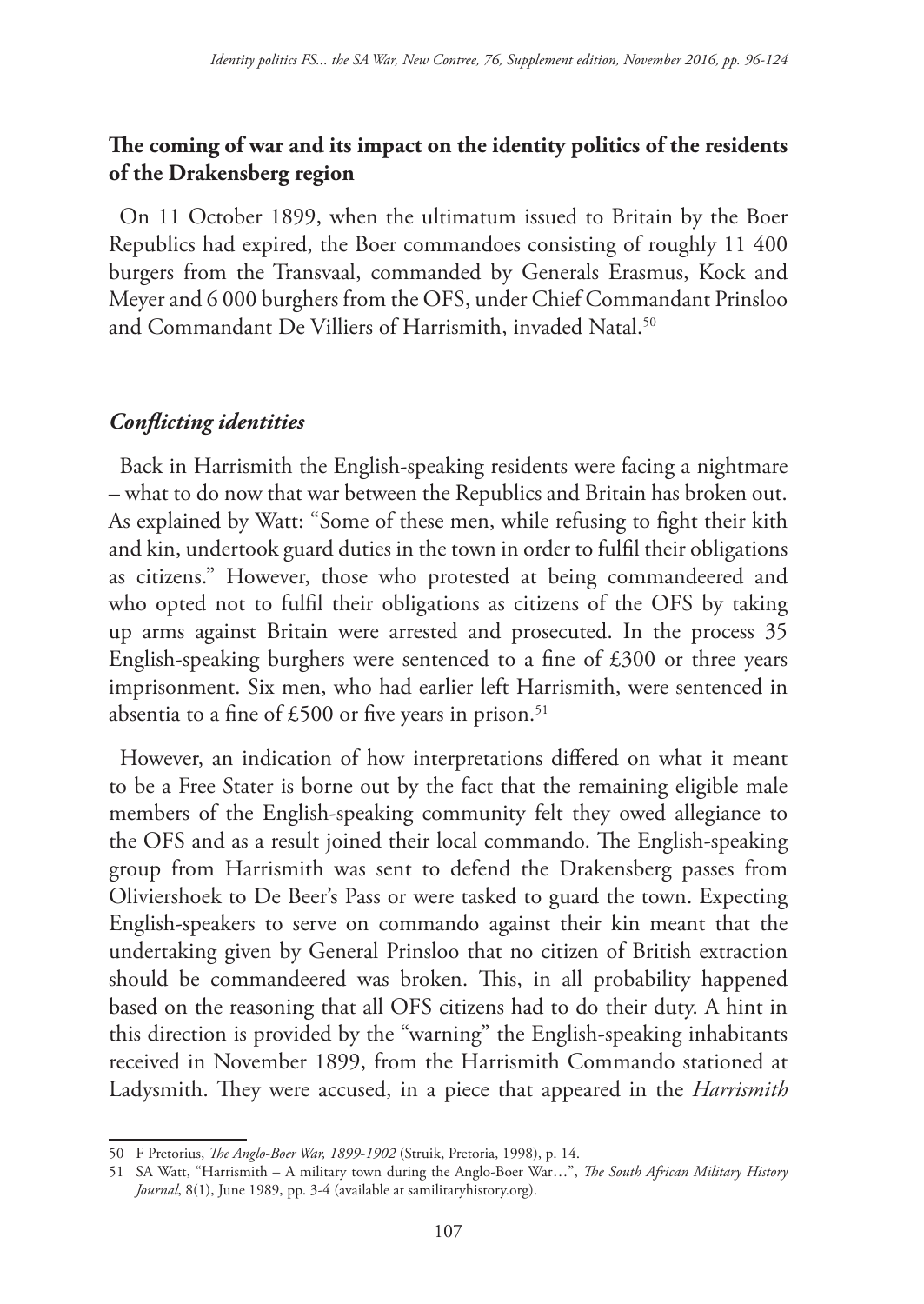*News*, of: "Jingoism" because of their: "vile and shameless acts and deeds". Whatever these acts or deeds were was not indicated by the 23 signatories.<sup>52</sup> In the light of the afore-mentioned, being an English-speaking burger on commando was not always an easy undertaking as anti-British sentiment ran deep among the Boers and they were many a time treated with suspicion. Despite this, the loyalty of, for example, Field-Cornet Mostyn Cleaver of the neighbouring Bethlehem district proved to be impeccable. He eventually died of enteric fever as a prisoner-of-war in Ceylon (now Sri Lanka).<sup>53</sup>

For the first months of the war, the residents of Harrismith suffered deeply as the conflict had disrupted rail and wagon services. As a consequence, basic commodities of all kinds were scarce, while they were reminded of the horrors of the war with British soldiers and Boers being treated in the Cottage Hospital and other makeshift medical facilities.<sup>54</sup> Additionally, during the early stages of the war the number of English-speakers in Harrismith was enhanced by the arrival in early January 1900 of English-speakers who were captured for military reasons, many a time by Afrikaners with links to the OFS.<sup>55</sup>

On the Natal side of the Drakensberg the Afrikaner residents, many of whom identified with the OFS, faced their own challenges. In Upper Tugela, one of the first Natal districts to be invaded, the local Afrikaners and an English colonist, MJM Wales, asked the local magistrate five days after the outbreak of war to attend a meeting to be held at Green's Store, Acton Homes/ Venterspruit. The purpose of the meeting was to discuss what was to be done in case of a raid by OFS commandos, or if a battle should take place on their properties. The magistrate distrusted the loyalty of the local Afrikaners since AWJ Pretorius, a leading local, had a son on commando at Tintwa Pass and PCD Bester's son, an OFS burgher whose rifle he had removed, was still in Natal. He also suspected that the local Afrikaners: "kept their friends and relations informed of the troop movements on the Natal side". Magistrate DG Giles also found it regrettable that Upper Tugela was not defended as it opened up the Colony of Natal all the way to Estcourt.<sup>56</sup>

<sup>52</sup> SA Watt, "Harrismith – A military town during the Anglo-Boer War…", *The South African Military History Journal*, 8(1), June 1989, pp. 3-4 (available at samilitaryhistory.org).

<sup>53</sup> F Pretorius, *Kommandolewe tydens die Anglo-Boereoorlog 1899-1902*, pp. 262-265.

<sup>54</sup> SA Watt, "Harrismith – A military town during the Anglo-Boer War…", *The South African Military History Journal*, 8(1), June 1989, pp. 5-6 (available at samilitaryhistory.org).

<sup>55</sup> PAR, AGO I/7/11: Regina vs HAJ Leibrandt, pp. 229-231; *Natal Witness,* 18 December 1900.

<sup>56</sup> PAR, CSO 2588: Report, Magistrate DG Giles, Upper Tugela, to Prime Minister AH Hime, 2 November 1899.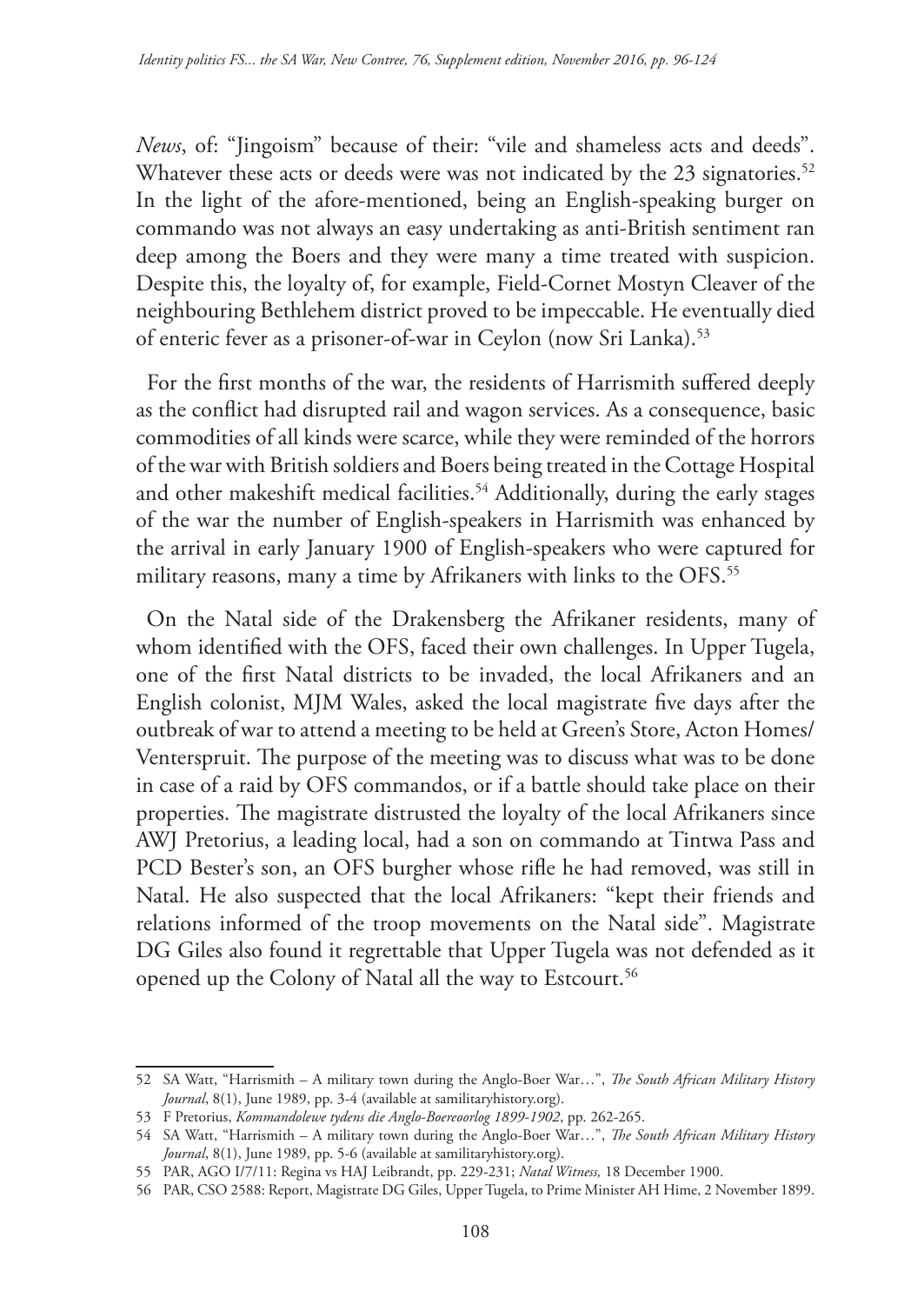As a result of the lack of a defensive plan by the British Army for the Upper Tugela district, it was easily overrun by the Free State commandoes.<sup>57</sup> Consequently, by late October 1899, eager Free Staters posted proclamations in the Upper Tugela, proclaiming the area part of the OFS.58 In reaction, the Natal authorities reacted speedily and issued their own proclamation informing the residents of the area that such a step was invalid and should be ignored, and if adhered to, could result in prosecution on the charge of high treason.59 It is highly unlikely that the proclamation by the Natal authorities ever reached the Upper Tugela as, by the time the proclamation was issued, the area was under the control of OFS commandoes. This meant that the local residents found themselves in a fix that is best explained by a letter that appeared in the *Natal Mercury*. In the correspondence the author explains that loyal Afrikaners of the area, despite having sympathy with the Boers, did not want to fight, but the supposed annexation changed matters since they were now commandeered as if they were Free Staters.<sup>60</sup> In other words, their legal status and political identity had changed. What the letter neglects to point out is that there were also many local Afrikaners who willingly joined the OFS commandoes because they either identified themselves to be Free Staters, or their sympathy for the Boer cause seems to have overwhelmed all other reasons.

In the light of the above, the commandoes of Commandants Strauss and Erasmus of the OFS had, amongst its 180 members, several who had economic interests in both the OFS and Natal, including JA Oosthuysen and J van der Merwe and their sons who previously had issues related to unregistered Mausers. According to the British informant, Chief Ncwadi, local Afrikaners with similar ambiguous loyalties also rendered a range of services to the OFS commandoes: JN Scheepers transported goods to Bezuidenhout's Pass, MJ van Rooyen had British scouts arrested, the Lombard family assisted commando members by feeding them,<sup>61</sup> while AWJ Pretorius had apparently led the commando that looted Acton Homes, down the Drakensberg.<sup>62</sup>

<sup>57</sup> JH Breytenbach, *Die geskiedenis van die Tweede Vryheidsoorlog in Suid-Afrika, 1899-1902, Volume 1*: *Die Boereoffensief Okt.-Nov. 1899* (Government Press, Pretoria, 1969), p. 176.

<sup>58</sup> PAR, CSO 2588: Proclamation announcing Upper Tugela as part of the OFS forwarded by FH Orwin, 30 October 1899.

<sup>59</sup> PAR, NCP 6/1/1/52: Proclamation No. 119 issued by Governor W Hely-Hutchinson declaring the OFS proclamation null and void, 3 November 1899; NCP 6/1/1/52: *Natal Government Gazette,* 3 November1899; *De Natal Afrikaner,* 7 November 1899.

<sup>60</sup> *Natal Witness,* 16 November 1900.

<sup>61</sup> I van Rensburg (Personal Collection), interview, PJ Lombaard (Farmer, Aaandrus, Geluksburg)/ I van Rensburg (Researcher), 10 October 1987.

<sup>62</sup> PAR, CSO 2588: Report Sergeant von Puttkamer on his patrol in Upper Tugela, 12 November 1899.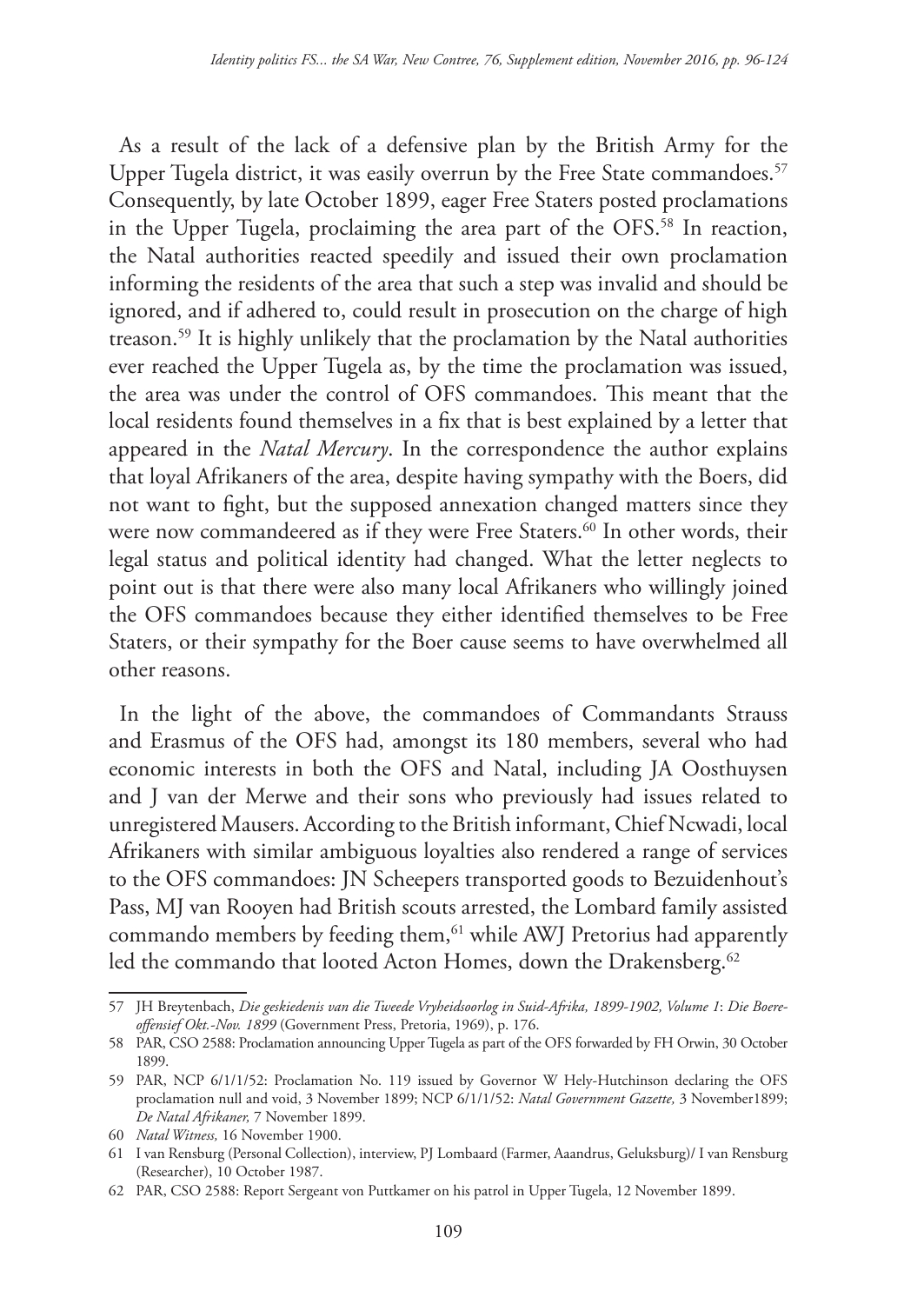### *Anti-Republican War identities*

Not all Afrikaners from the districts bordering on the OFS were happy to join their brethren in the fight against the British. Johannes Jurgens Potgieter of the farm North Dalton, Upper Tugela, who took the oath of allegiance to Britain prior to the war, is a point in case. Despite his reluctance, and being accused by the OFS forces of spying for the British by providing information to the British military regarding horses in the area, he was still commandeered by the Free State forces.<sup>63</sup> At times, age also meant having no say in whether the Free State forces should be joined. An illustration of this is the 19-year old Johannes Jurie Bester of Aberfeldie, Upper Tugela, who was instructed in October 1899 by his father, a rich landowner with property in both Natal and the OFS, to join the Free State commandoes. This he did until March 1900 when he surrendered.<sup>64</sup>

Other Afrikaners fared better in resisting becoming "Free Staters" by force. Gerhardus Ignatuis Minnaar of Bellevue, Upper Tugela, made it clear that he did not want to fight on the side of the OFS. He was, however, willing to reap crops for the OFS government in the Republic which he did.<sup>65</sup> However, the most extreme example of not supporting the OFS war effort came from 26-year-old John Henry Brand de Villiers. He was from the OFS and had become a naturalised British subject after living in Natal for two years.<sup>66</sup> De Villiers was appointed as Dutch interpreter for the Special Court set up to try Afrikaners suspected of supporting the Republican forces as rebels,  $67$  a position he had to resign from for health reasons.<sup>68</sup> He was subsequently promoted to the position of Registrar of the Supreme Court of Natal in May 1902.<sup>69</sup>

A reluctance to serve the OFS war effort seems to have been the exception, rather than the rule. The reality is that little resistance to co-operation existed amongst most Afrikaners residing along the Drakensberg who came into contact with the OFS forces. The reasons for this are multifarious. Many, by dint of their economic lifestyle which centred on seasonal migration with

<sup>63</sup> PAR, AGO I/7/11: Regina vs JJ Potgieter, pp. 198-206; *Natal Witness,* 11 January 1901.

<sup>64</sup> PAR, AGO 1/7/1-1/7/38: Judgements and sentences of Natal rebels by the Special Court, pp. 1-875.

<sup>65</sup> PAR, AGO I/7/11: Regina vs GI Minnaar, p. 247.

<sup>66</sup> PAR, Archives of the Executive Council (hereafter EC) 26: Letter, Prime Minister AH Hime to Governor W Hely-Hutchinson, 17 March 1900.

<sup>67</sup> PAR, AGO I/8/73: Minute paper regarding the payment of salaries to Griffin and De Villiers, 12 September 1900-17 September 1900.

<sup>68</sup> PAR, AGO I/8/80: Application for extension of leave by JHB de Villiers, 17 May 1901-25 May 1901.

<sup>69</sup> PAR, CSO 1704: Minute paper transfer of JHB de Villiers from staff of colonial secretary to Supreme Court, 1 May 1902.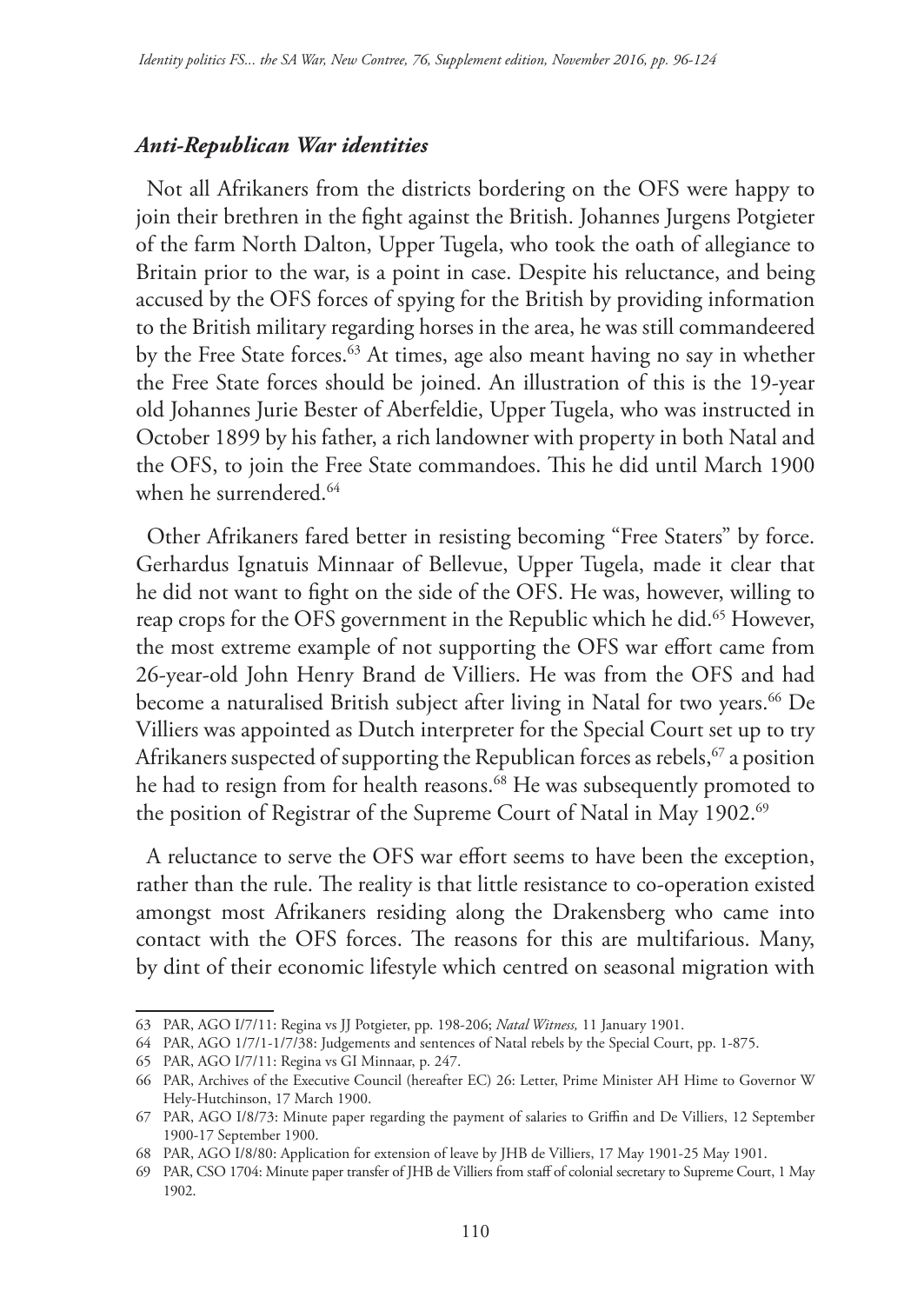livestock, regarded themselves as Free Staters. The fact that they did not meet the legal requirements for OFS citizenship was either ignored or was unknown to them. Added to the mix was the culture and history that Afrikaners on both sides of the Drakensberg shared. This was renewed annually by means of seasonal migration with livestock or kept alive by the transnational nature of many families as explained earlier. A shared identity of this nature acted as a powerful emotive driving force, regardless of the consequences, when sides had to be picked. Consequently, in many cases limited coxing was needed, or enlisting was voluntarily. The political identity, as outlined above, was enforced by the proclamations posted in the Upper Tugela announcing the area as part of the OFS. This was embraced as being legally turning residents instantly into Free Staters.<sup>70</sup>

# *Being and becoming a "Free Stater"*

The sentiment of being "Free Staters" is possibly best expressed by a letter written at the time of the OFS invasion by young JR to a friend in Bethulie in the OFS. JR was a learner in the private Dutch school in Greytown started by Joachim van der Merwe, a teacher who was first suspended and then dismissed from the service of the government school in Greytown for his political viewpoints. JR admired Van der Merwe greatly and explained to his friend that:<sup>71</sup>

... als ons gaan dril dan trekken wij onze jersey en een zwart brook aan, aan onze jersey is genaai deze letters O.V.S. P.R...jij weet wat de O.V.S. meent en de P.R. meent Penkop Regement...wij zijn nog Blikoore[when we do drilling we wear our jerseys and a black pants. Onto our jerseys are sewn O.F.S. P.R… you know what O.F.S. means and the P.R. means Young Bulls Regiment... we are still Blikore".

The letter angered the Natal authorities and resulted in a full investigation during which the English community of Greytown claimed that the 96 boys who attended the school were: "the sons of the most rabid Dutchmen".<sup>72</sup>

<sup>70</sup> PAR, CSO 2588: Proclamation announcing Upper Tugela as part of the OFS forwarded by FH Orwin, 30 October 1899.

<sup>71</sup> Blikoor is a nickname for Free Staters. The origin is unclear, but the nickname hints at having "tin ears" because Free Staters apparently did not listen well (available at http://www.mieliestronk.com/aprinsloo.html#balie, as accessed on 10 May 2016).

<sup>72</sup> PAR, AGO I/8/70: Letter: H Bale (Minister of Education)/(Minister of Lands and Works), 27 April 1900; PAR, (Education Council) EC 26: Note, Prime Minister AH Hime to Governor W Hely-Hutchinson, 2 June 1900.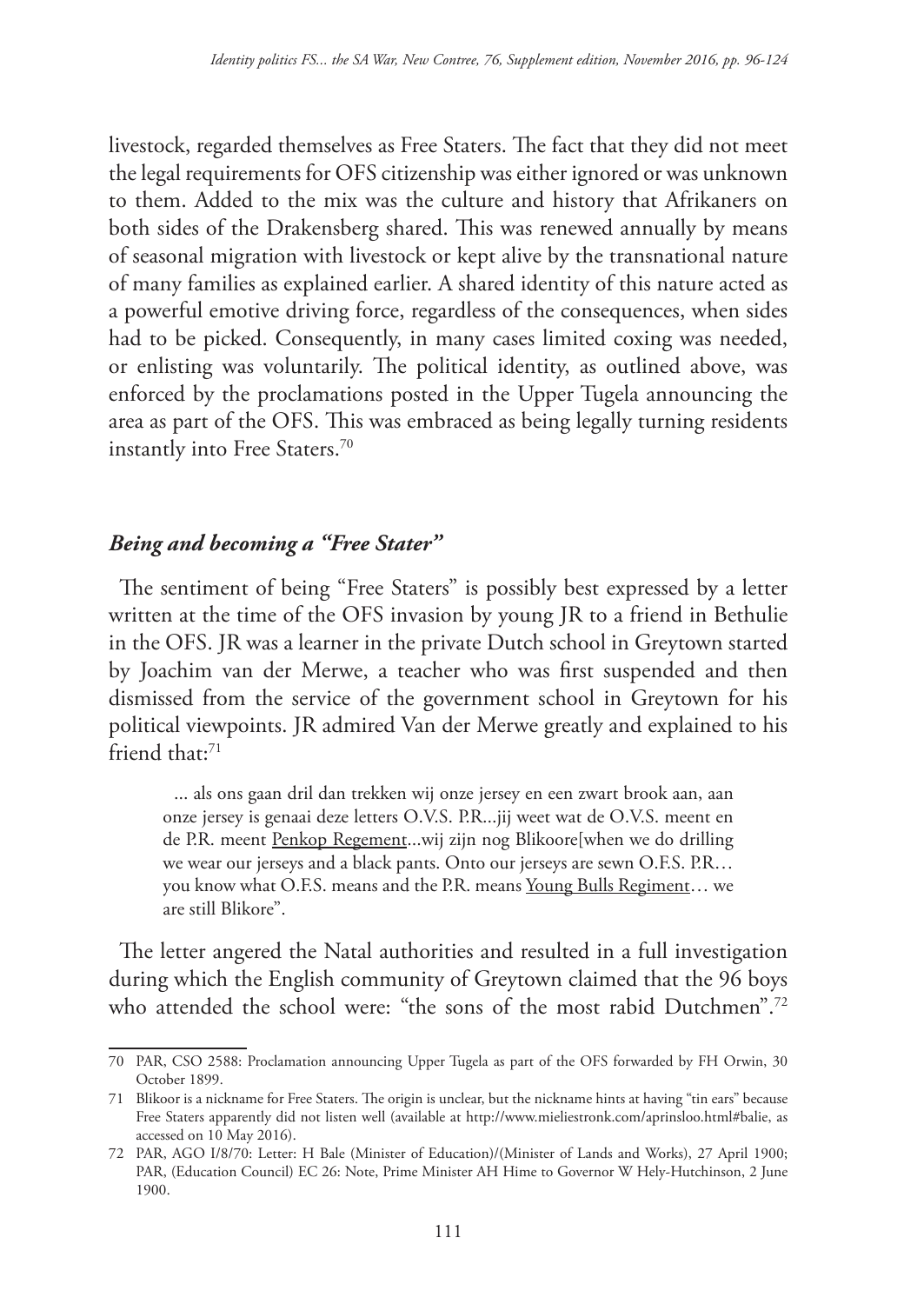However, little seems to have come of the investigation as the archival trail ran cold.

Once the majority of Afrikaners resident in the Upper Tugela and the sections of the Ladysmith, Estcourt and Newcastle districts closest to the Drakensberg were either coaxed into the fray or had cooperated or joined willingly, many were ordered by the OFS military to move, with their families and belongings, to the Harrismith district.73 This was one of the major consequences of generally identifying themselves with the Free State. One of the main reasons for physically moving the Afrikaner inhabitants' was to clear the theatre of war on the Natal side of the Drakensberg for military manoeuvres and to remove civilians away from the dangers that military encounters could bring.<sup>74</sup> Others merely wanted to escape the war around them. The initial moves to the Free State, roughly between November 1899 and February 1900, were in many ways also a continuation of the annual migration with livestock to the Highveld.75 As such, many of the Afrikaners in question moved to their farms in the OFS<sup>76</sup> or to the farms of family members.<sup>77</sup> Others moved to the OFS for other reasons. One such reason had it that the Natal Government would close the border with the OFS and seize all *Trekboer* livestock. Such propaganda caused panic and prompted some Afrikaners to trek with their livestock to the OFS.78 However, not all Afrikaners moved willingly. A case in point is GI Minnaar who made it clear that he did not want to fight but was willing to reap crops for the OFS government in the Republic.<sup>79</sup> Allowing Minnaar to fulfil such a duty was taken so as to keep an eye on Afrikaners who were lukewarm in their support of the OFS.

The moment their families and possessions were secured in the OFS, a substantial number of the Afrikaners were employed by the Free State commandoes, based on their extensive local knowledge, as guards along

<sup>73</sup> PAR, AGO I/7/9: Regina vs WAL Bester, pp. 169-172; AGO, 1/7/11: Regina vs HAJ Leibrandt, pp. 227-231; Regina vs GI Minnaar, p. 247; Regina vs JJH, GJ and WJ Swarts, pp. 255-258; Regina vs JJ Bester, pp. 259- 262; Regina vs JJ Potgieter, pp. 269-270; AGO I/7/12: Regina vs JJ, SJ and HS van den Berg, pp. 281-283; AGO I/7/13: Regina vs JN, JN (jnr) and GJ Scheepers, pp. 287-290; AGO I/7/14: Regina vs PJ and CCJ Bester, pp. 300-304.

<sup>74</sup> PAR, AGO I/7/11: Regina vs JJ Potgieter, pp. 198-206; *Natal Witness,* 11 January 1901.

<sup>75</sup> PAR, 1/LDS 3/3/14: Correspondence regarding the release of the family of H Labuschagne, 19 September 1900-5 October 1900.

<sup>76</sup> PAR, HF Schoon Collection A 72: Diary entry, 18 September 1900, p. 453; PAR, HF Schoon Collection A 75: My experiences during the Anglo-Boer War by Maggie Bester, 26 September 1900.

<sup>77</sup> PAR, CSO 2909: Invasion Losses Enquiry Commission: Claim by CM Triegaardt, 4 April 1901.

<sup>78</sup> PAR, CSO 1628: Letter: CJ Labuschagne (Role?)/ AH Hime (Prime Minister), 18 January 1899, and reply on 19 January 1899.

<sup>79</sup> PAR, AGO I/7/11: Regina vs GI Minnaar, pp. 247; Regina vs JJH, GJ and WJ Swarts, pp. 270 and 282-283.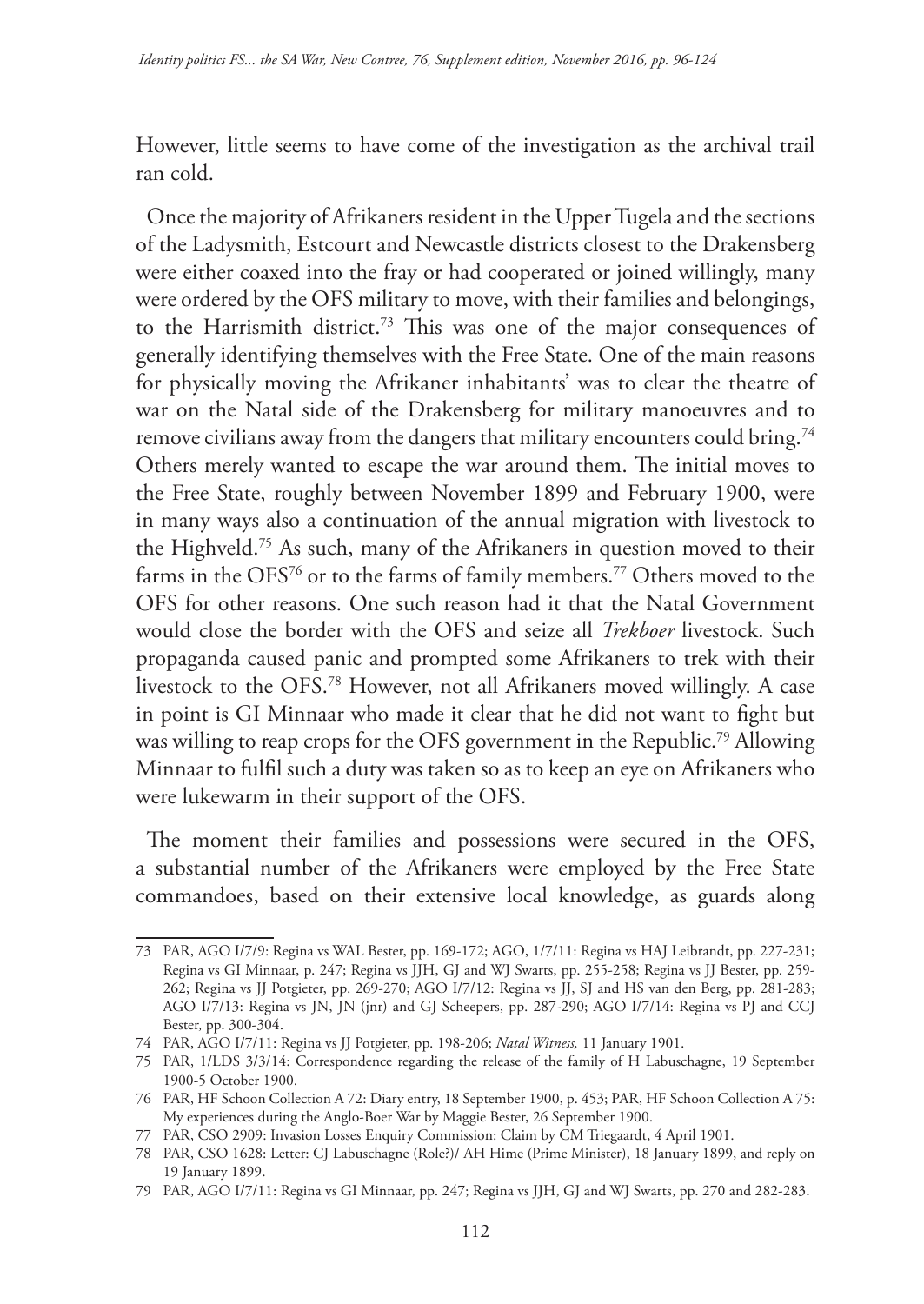the Drakensberg border between Natal, the OFS and Basutoland (presentday Lesotho). Others took part in operations, especially patrolling towards Witsieshoek and Oliviershoek, from the laager at Putterill's Farm below Tintwa Pass.80 Some, however, did return to Natal and, alongside the Free State commandoes, became actively involved in the war by both looting and military activities.81 GI van Benecke, GJ (Piet) Swart, as well as JN and GH Scheepers, for example, took part in the attack and looting of the magistracy of the Upper Tugela by Free State commandoes and of farms and stores in the area.82 HJ Leibrandt, for instance, joined the Harrismith commando and took part in the Battle of Platrand on 6 January 1900 and assisted with capturing and taking English-speaking Natalians to Harrismith;<sup>83</sup> NJ Robbertse was present at the Battle of Wagon Hill,<sup>84</sup> and PJ and CCJ Bester and JJ, SJ and HS van den Berg took part in actions along the Boer defensive line along the Tugela River.85 Thus many of the Afrikaners who resided full or part time in the Drakensberg districts partook in all kinds of military activities – from fixed conventional battles to guarding, spying and looting. All these engagements went well and the euphoria of having the upper hand in the war, be it in a defensive manner, fed into the identity politics of those associating with the OFS. The reality check in terms of the identities adopted came when the Boer defences along the Tugela River collapsed and the British Army under General Redvers Buller relieved Ladysmith on 28 February 1900.86

The relief of Ladysmith triggered a third large scale movement to the OFS by Afrikaners resident in Natal. Following the OFS commandoes across the Drakensberg into the OFS was, unlike the movement in September and October 1899 and between November 1899 and early February 1900, haphazard and

<sup>80</sup> PAR, AGO I/7/9: Regina vs WAL Bester, pp. 169-172; AGO I/7/11: Regina vs HAJ Leibrandt, pp. 227-231; Regina vs GI Minnaar, p. 247; Regina vs JJH, GJ and WJ Swarts, pp. 255-258; Regina vs JJ Bester, pp. 259-262; Regina vs JJ Potgieter, pp. 269-270; AGO I/7/12: Regina vs JJ, SJ and HS van den Berg, pp. 281-283; Regina vs JN, JN and GJ Scheepers, pp. 287-290; AGO I/7/14: Regina vs PJ and CCJ Bester, pp. 300-304; PAR, CSO 2904; Invasion Losses Enquiry Commission: Claim by SJ Schoeman, 28 August 1901; *Natal Witness,* 21 January 1901; 24 January 1901.

<sup>81</sup> *Natal Witness,* 9 December 1899.

<sup>82</sup> PAR, AGO I/7/10: Regina vs GI von Benecke, pp. 240-241; AGO I/7/11: Regina vs GJ Swarts, pp. 256-258; AGO I/7/12: Regina vs JN and GJ Scheepers, pp. 287-290; *Natal Witness,* 21 January 1901.

<sup>83</sup> PAR, AGO I/7/11: Regina vs HAJ Leibrandt, pp. 229-231; *Natal Witness,* 18 December 1900.

<sup>84</sup> PAR, AGO I/7/33: Rex vs HJ, AM and EM Pitzer, pp. 762-772; Rex vs NJ Robbertse, pp. 762-772; *Natal Witness,* 15 November 1901.

<sup>85</sup> PAR, AGO I/7/12: Regina vs JJ, SJ and HS van den Berg, pp. 281-283; AGO I/7/14: Regina vs PJ and CCJ Bester, pp. 302-304; *Natal Witness,* 24 January 1901.

<sup>86</sup> F Pretorius, *The Anglo-Boer War…*, p. 94.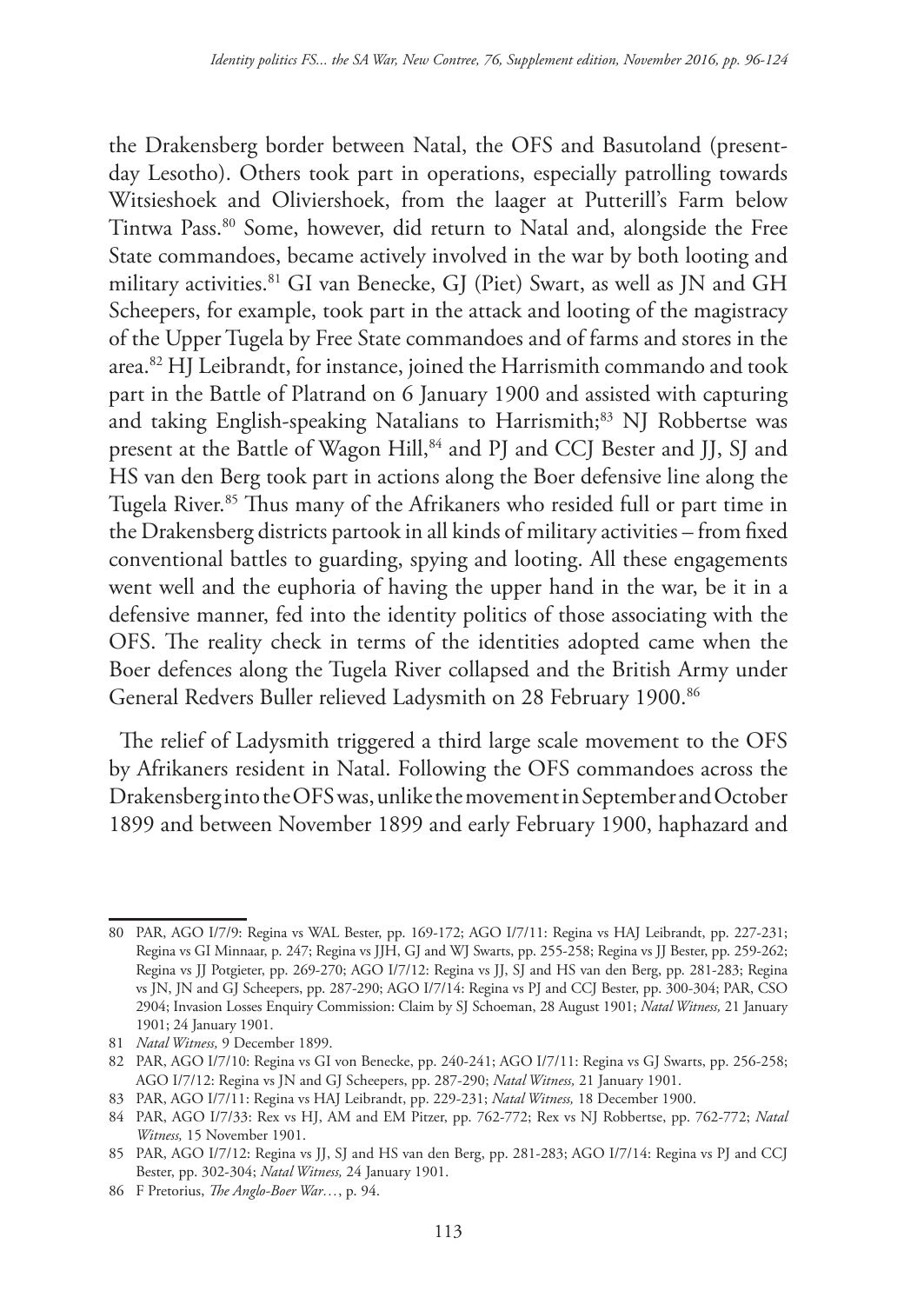hasty.87 This flight, with all they could take along, was undertaken for a range of reasons. The first was to try and save the livestock and other property that were collected over a lifetime. Another was that certain Afrikaners felt that they had compromised their position as British subjects by supporting the OFS.88 By escaping to the OFS most probably were hoping to escape the possible legal consequences of the identity politics they had engaged in.<sup>89</sup> Wanting to escape came about because the Natal authorities were making it very clear that those they regarded as rebels would be prosecuted. This brought about much uncertainty and hence refuge was taken in the country they had been loyal to. This loyalty was enforced by Free State commandoes who prevented anyone who had trekked across the Drakensberg to return to Natal.<sup>90</sup>

In especially Harrismith, those who had trekked and fled across the Drakensberg encountered English-speaking Free Staters who were also paying a price for the political identity they had adopted. The difference was that now the tide of the war outcome was turning in favour of the latter .

# **The consequences of identity politics on either side of the Drakensberg (August 1900-May 1902)**

On the Boer commandoes being driven from Natal by early June 1900, the identity politics of the inhabitants along the Drakensberg entered a new era. On the Free State side, Harrismith was eventually occupied by the British Army from early August 1900 until the end of the war, and then for ten years thereafter.<sup>91</sup> The arrival of the British Army signalled an end to the deprivations some English-speaking Free Staters had to endure and in all probability left them to reflect on what it meant to be a citizen of the OFS Republic.

<sup>87</sup> PAR, 1/LDS 1/7/8: Deposition by FJT Brandon before Magistrate HJ Colenbrander, 10 July 1900; PAR, PM 87: Deposition by FJT Brandon before Magistrate HJ Colenbrander, 10 July 1900; PAR, AGO I/7/9: Rex vs FJT Brandon, pp. 219-226.

<sup>88</sup> PAR, AGO I/7/33: Rex vs HJ, AM and EM Pitzer, pp. 762-772; Rex vs NJ Robbertse, pp. 762-772; *Natal Witness,* 15 November 1901.

<sup>89</sup> PAR, AGO I/7/8: Regina vs JF and JA van der Merwe, pp. 163-168; AGO I/7/25: Rex vs CJ Triegaardt, pp. 536-537; *Natal Witness*, 25 November 1900; 4 April 1901.

<sup>90</sup> PAR, 1/LDS 3/3/14: Correspondence regarding the release of the family of H Labuschagne, 19 September 1900-5 October 1900.

<sup>91</sup> SA Watt, "Harrismith – A military town during the Anglo-Boer War…", *The South African Military History Journal*, 8(1), June 1989, pp. 5-6 (available at samilitaryhistory.org).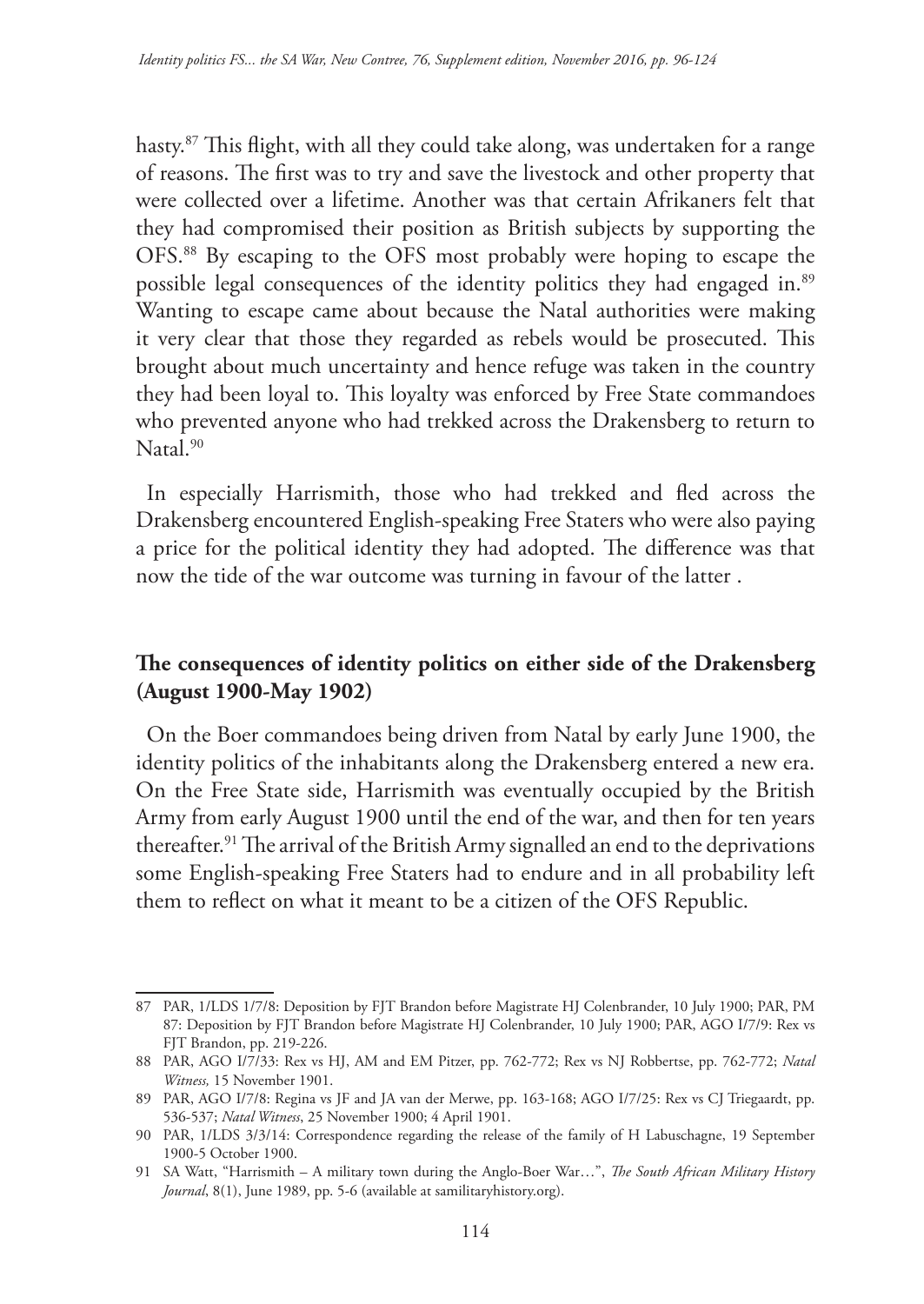Many of the Afrikaners who had trekked to the OFS, either voluntarily or under instruction, now encountered the British Army, and since OFS forces were no longer in a position to protect them, these were not always cordial as the following two cases prove. CM Triegaardt and her son, PJ, were in December 1900 ordered by the British Army to the Pietermaritzburg concentration camp. She remained here for only two weeks before she received permission to join her son-in-law near Mooi River.<sup>92</sup> Likewise, women of the extended Bester family remained on their farms in the Harrismith area until the British Army arrived. Consequently, one hundred and five oxen, for which Mrs Bester with much effort managed to get a receipt for £10 a head, were taken. Next, 637 head of sheep were confiscated, but no receipt was issued. Later another 400 head of sheep were taken, many of which had their throats slit, according to the soldiers: "to spite you Dutch". Bester did not take this lying down and confronted the officer in charge, Lieutenant Playne, and, in doing so, managed to get a receipt for one trap, four horses, 103 bags of mealies and other odds and ends. Her complaints to the superior officer, Colonel Morrison, about the unfair treatment her family had received from Playne, made no difference. Morrison did, however, provide the Bester women with a pass to return to Natal.<sup>93</sup> The bottom-line is that the British military seems to have identified specific Afrikaners as belonging to Natal and despatched them back to that colony.

### *Enforced "Natal" identities?*

One of the first priorities from the side of the Natal Government, after the Republican forces had been driven from the Colony, was to deal with Afrikaners which they regarded as their subjects and their activities during the conflict in Natal. As a first step, large scale arrests, for the most part based on the evidence of English-speaking Natalians and Africans, followed. The arrests coincided with the establishment of a Special Court that would consist of a special commission to try rebellious activities. $94$  Act 14 of 1900, that created the Special Court: "to make provision for the better and more speedy trial of persons accused of treason, and for the appointment of acting Judges of the

<sup>92</sup> PAR, CSO 2909: Invasion Losses Enquiry Commission: Claim by CM Triegaardt, 4 April 1901.

<sup>93</sup> PAR, HF Schoon Collection A 72: My experiences during the Anglo-Boer War by Maggie Bester, 26 September 1900.

<sup>94</sup> PAR, GH 1456: Minute paper, Prime Minister AH Hime to Governor W Hely-Hutchinson, 20 April 1900.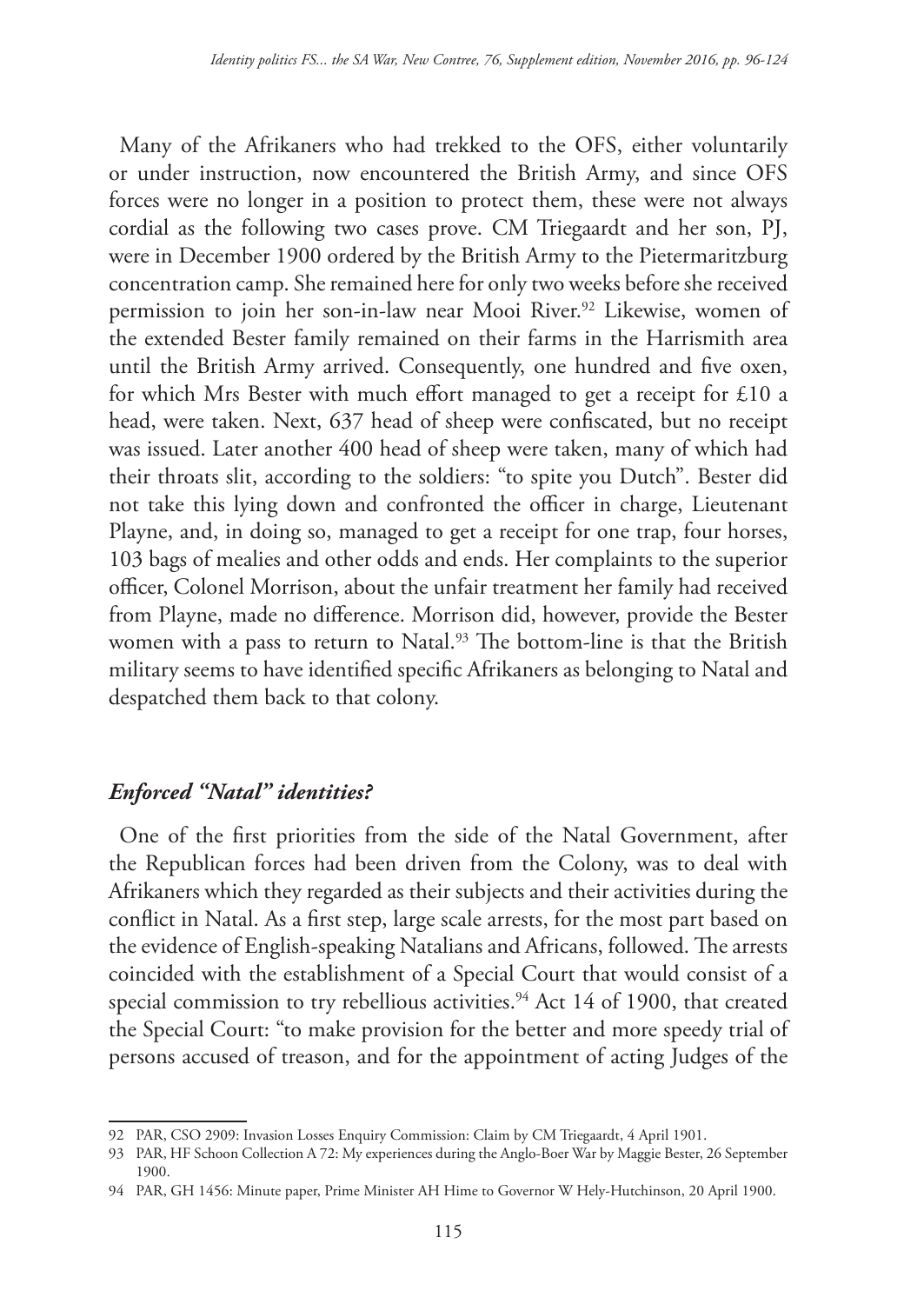Supreme Court", was passed without much trouble by the Natal Parliament.<sup>95</sup> The Act was promulgated on 31 July 1900, and came into effect the next day. The first section of the Act provided the working definitions of treason which were to be used to judge the suspected rebels: *Crimen perduellionis*; <sup>96</sup> *Crimen laesae majestatis*; <sup>97</sup> offences under Law 3 of 1868; sedition; every attempt to commit, and every solicitation to commit, and every kind of criminal participation in treason. Although the Special Court had to try all treason cases, the following provision was included in Act 14 of 1900 so as to speed up the process and to deal with minor treasonable offences - the attorneygeneral could remit some treason cases to trial by a magistrate without jury, and the accused in these cases could appeal to the Special Court.<sup>98</sup>

One of the key issues that the Special Court had to deal with related to identity politics. In the first instance a substantial number of Afrikaners residing in Natal, part-time or full-time, claimed to be burghers of either one of the Boer Republics. The benchmark case was that of Bernardus Johannes Badenhorst of Kempenveldt, Dundee. Badenhorst only settled in Natal in 1898 after his marriage to a Miss Kemp. When commandeered, he joined the rebel Natal Commando at Helpmekaar. The question the court had to answer was whether a burgher of, for example, the OFS residing in Natal, was amenable to the laws of Natal.<sup>99</sup> As the basis of their legal argument, the Special Court quoted from Chitty's translation of the *Law of Nations* which stated: "In those countries in which every foreigner may freely enter the Sovereign is supposed to allow him to enter only upon the tacit condition that he subjects himself to the law – I mean the general laws made to maintain good order, and which have no relation to the title of the citizen or of the subject of the State".<sup>100</sup>

Based on this the verdict of the court was simple – Republican burghers did not have to acquire a legal domicile to be subject to the laws of Natal. Badenhorst was therefore guilty of treason because he waited for his countrymen to arrive before joining them. Had he, as was his legal right and what was expected of him, crossed into the Transvaal at the outbreak of the war, he would not

<sup>95</sup> PAR, NCP 6/1/1/53: *Natal Government Gazette,* 31 July 1900, containing Proclamation No. 56 of 1900.

<sup>96</sup> Meaning high treason.

<sup>97</sup> Meaning treason and lesser offences against the Crown.

<sup>98</sup> PAR, NCP 6/1/1/53: *Natal Government Gazette,* 31 July 1900, containing Act 14 of 1900; NCP 5/3/8: Colony of Natal Acts, Parliament of the Colony of Natal, 4th session, second Colonial Parliament, 1900, Act 14 of 1900; *Natal Witness*, 24 May 1900.

<sup>99</sup> PAR, AGO I/7/5: Regina vs BJ Badenhorst, pp. 106-108; *Natal Witness*, 5 October 1900; 31 October 1900.

<sup>100</sup> PAR, AGO I/7/4: Regina vs JA Prozesky, pp. 65-69; *Natal Witness*, 18 October 1900.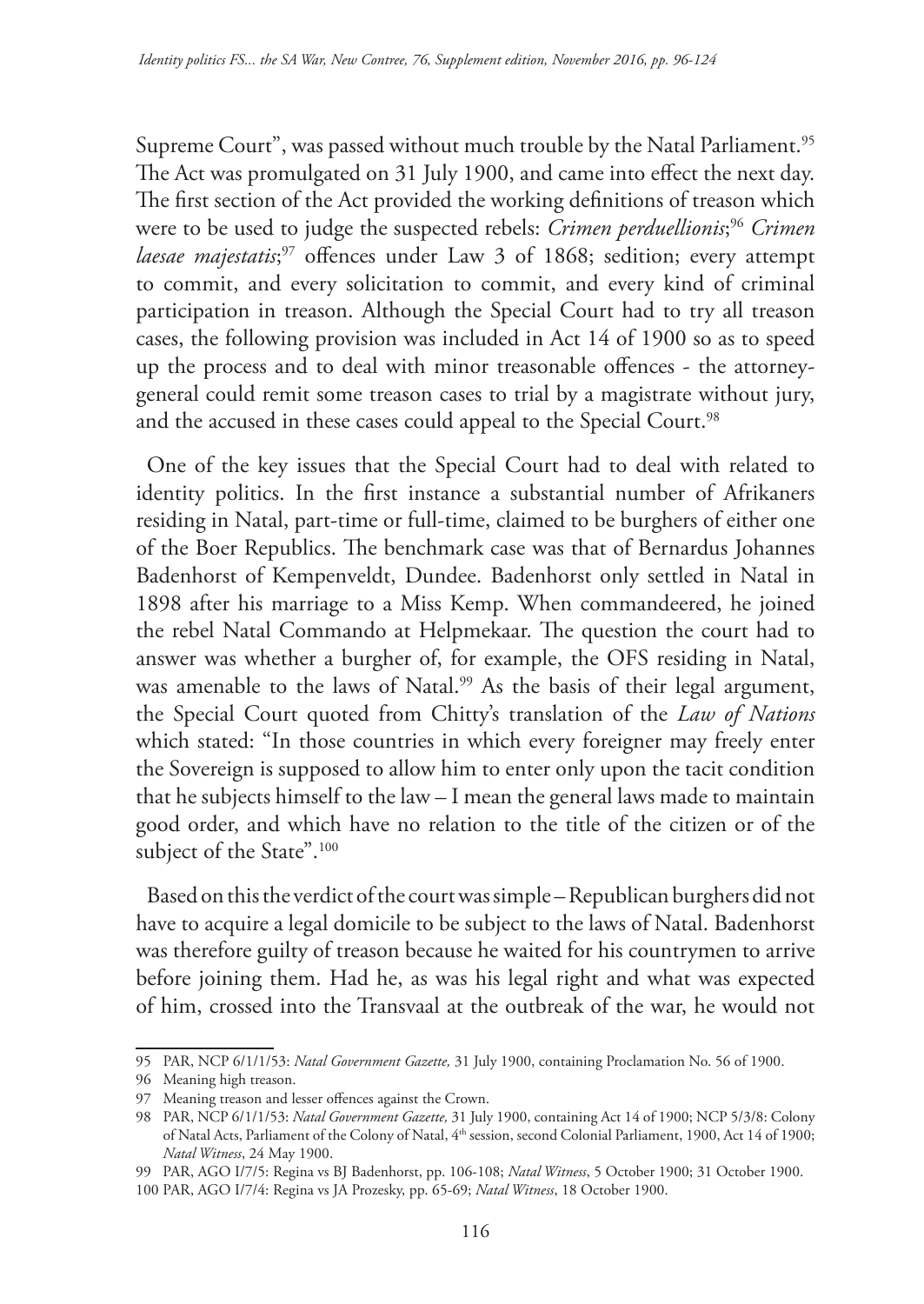have been guilty of treason.<sup>101</sup> In this, Badenhorst was not alone. Amongst others, C van Zyl Lotz,102 and nine others claimed to be burghers of the OFS. In the case of LW Eksteen, he was a citizen of the OFS who merely trekked to Natal every year with his sheep. This was, however, proof enough for the court that he owed loyalty to Natal.103 All these men were found guilty of high treason and sentenced to either fines or imprisonment or both. Claims by LW Rall that he was a Free Stater were rejected on a technical matter. His defence failed to prove that he was a burgher, because they did not present the OFS citizenship laws to the court.<sup>104</sup> He was likewise found guilty of treason. *Bona fide* burghers with no connection to Natal were invariably acquitted and treated as prisoners-of-war.<sup>105</sup>

Former Natal residents who identified themselves in one way or another with the OFS likewise found it difficult to escape charges of high treason before the Special Court, as it reserved the right to punish them. A point in case is John Albertus van Rooyen who was sought because:

He was at one time a resident of Natal, was a candidate for a seat in the Parliament, belonged to a local Volunteer Corps, and apparently did not take the oath of allegiance or become a burgher until a few days before the outbreak of hostilities, and it is very doubtful whether the requisite steps were taken.

This uncertainty was confirmed by the military authorities in Harrismith<sup>106</sup> and Van Rooyen, who came to prominence when he threatened to shoot some Natal Volunteers,<sup>107</sup> was found guilty of high treason and sentenced to 18 months imprisonment and a fine of £1 000, or a further 18 months in prison.108

Similarly, John Torpey, a Newcastle trader who had formerly resided in the OFS for 20 years, was found guilty of high treason. During the Boer occupation of Newcastle, Torpey, like many other businessmen, did a roaring trade with the commandoes. Shortly after the relief of Newcastle, he was brought before a military court and sentenced to five years in prison with hard labour and a fine of £100, or a further year imprisonment. Torpey

107 *Natal Mercury*, 17 October 1899.

<sup>101</sup> PAR, AGO I/7/5: Regina vs BJ Badenhorst, pp. 106-108; *Natal Witness*, 5 October 1900; 31 October 1900. 102 PAR, AGO I/7/14: Regina vs C van Zyl Lotz, pp. 114-116; *Natal Witness*, 2 November 1900.

<sup>103</sup> PAR, AGO I/7/23: Rex vs LW Eksteen, p. 445; *Natal Witness*, 20 March 1901.

<sup>104</sup> PAR, AGO I/7/23: Rex vs JW Rall, pp. 470-471; *Natal Witness*, 22 March 1901.

<sup>105</sup> PAR, AGO I/7/1-1/7/38: Rex vs HF Lezar, CP van der Merwe, CJS Dauth, AF Nel, ICJ Vermaak*.*

<sup>106</sup> PAR, AGO I/8/81: Minute paper relative to JA van Rooyen, 2 August 1901-9 August 1901.

<sup>108</sup> PAR, AGO I/7/30: Rex vs JA van Rooyen, pp. 719-729; *Natal Witness*, 6 November 1901.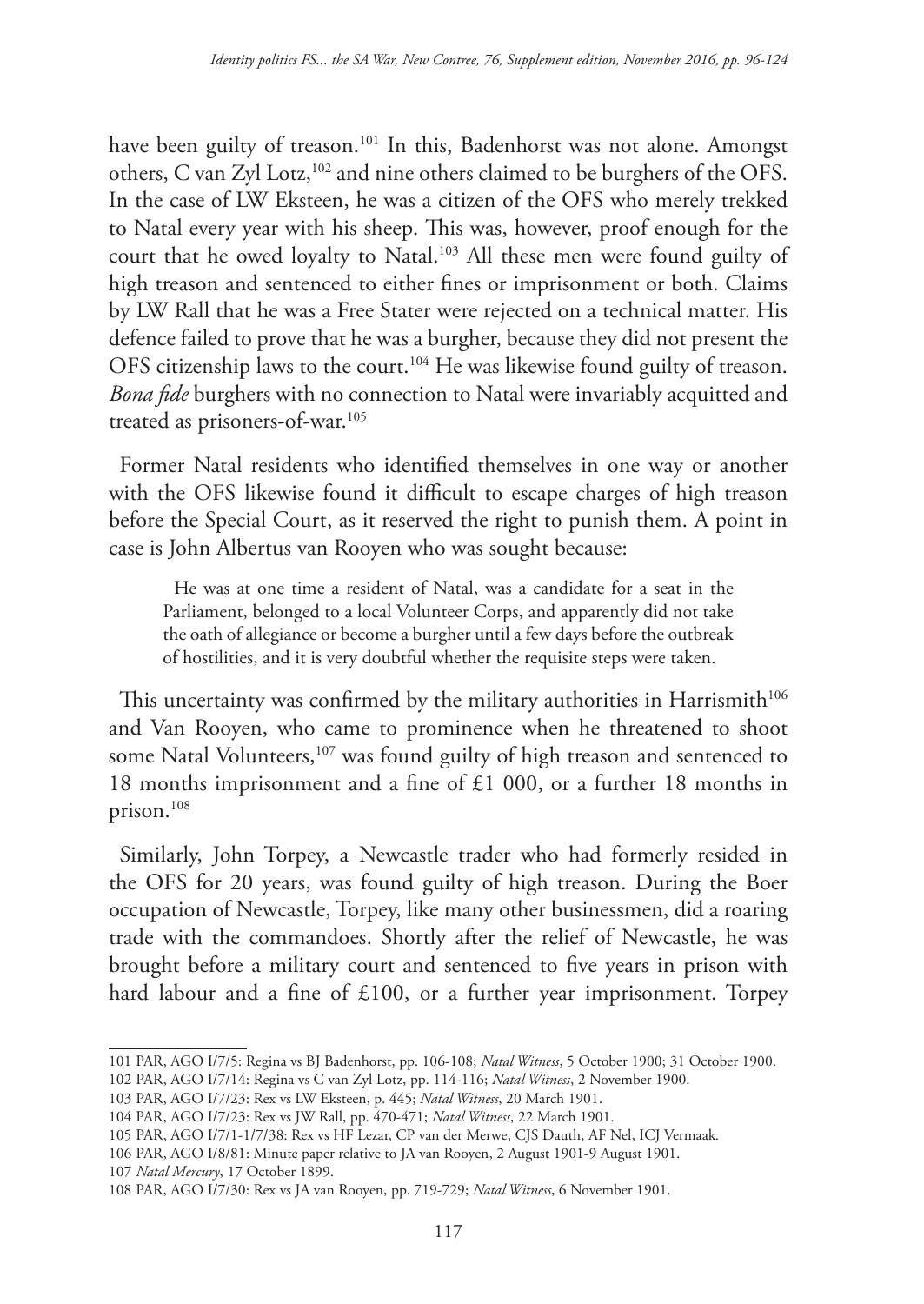regarded the sentence as extremely harsh and appealed his sentence on several occasions, but to no avail.109

From these examples it seems evident that the Natal authorities had cast the net far and wide in terms of who they identified as Natalians. In adopting their own version of identity politics the argument that the OFS had annexed certain districts and that the inhabitants were forced to enlist as an enforcement of identity politics, were not accepted by the Natal authorities as a valid reason for committing treason. Consequently, compulsion failed in the Special Court as legal ground for defence.<sup>110</sup>

Similarly, claims that the withdrawal of the British forces at the beginning of the war and the subsequent lack of protection from the Natal Government forced Afrikaners to commit high treason,<sup>111</sup> or that the Natal Government had not advised them what to do, were rejected.<sup>112</sup> The ruling of the Special Court was that a lack of protection by the Natal colonial authorities and the British Army did not count, because Afrikaners of the Drakensberg area were expected to obey the laws of the Colony of Natal, which meant that they could not become involved with the Republican administration in any manner. In essence, the Special Court was punishing those who identified with the OFS: "for a lack of moral fibre",<sup>113</sup> and for not rejecting the political identity they subscribed to. With the adoption of these principles, the legal defence of almost all the Natal rebels who identified with the OFS crumbled as the Natal authorities had the legal power to decide on the political identity they expected from those they tried. By dint of this legal power the idea of being local in two places along the Drakensberg were seriously dented. Identity politics, by means of self-gradation by Afrikaners resident in Natal for part of the year, in this way were dealt a serious blow.

All-in-all, 50 people were found guilty of high treason by the Natal authorities because they had in one way or another identified with or supported the OFS or its commandoes.114 They were fined or sentenced to various terms of imprisonment. Others were never charged or were acquitted because of a

<sup>109</sup> PAR, GH 502: Correspondence pertaining to the request by J Torpey for remission of sentence, 17 June 1901- 24 July 1901; *De Natal Afrikaner,* 5 June 1900; PAR, PM 28: Petition by J Torpey asking for a remission of his sentence, 25 March 1902-25 April 1902.

<sup>110</sup> PAR, AGO I/7/3: Regina vs PJ Meyer, pp. 59-61; *Natal Witness*, 6 October 1900; 15 November 1900.

<sup>111</sup> PAR, AGO I/7/1: Regina vs JC Vermaak, pp. 8-11; *Natal Witness*, 26 September 1900.

<sup>112</sup> PAR, AGO I/7/6: Regina vs HW (snr), WH (jnr) and IJ Boshoff, pp. 128-129; AGO I/7/1: Regina vs JC Vermaak, pp. 8-11; *Natal Witness,* 26 September 1900.

<sup>113</sup> PAR, AGO I/7/22: Rex vs A Wellmann, pp. 401-403; *Natal Witness*, 9 March 1901.

<sup>114</sup> PAR, AGO 1/7/1-1/7/38: Judgements and sentences of Natal rebels by the Special Court, pp. 1-875.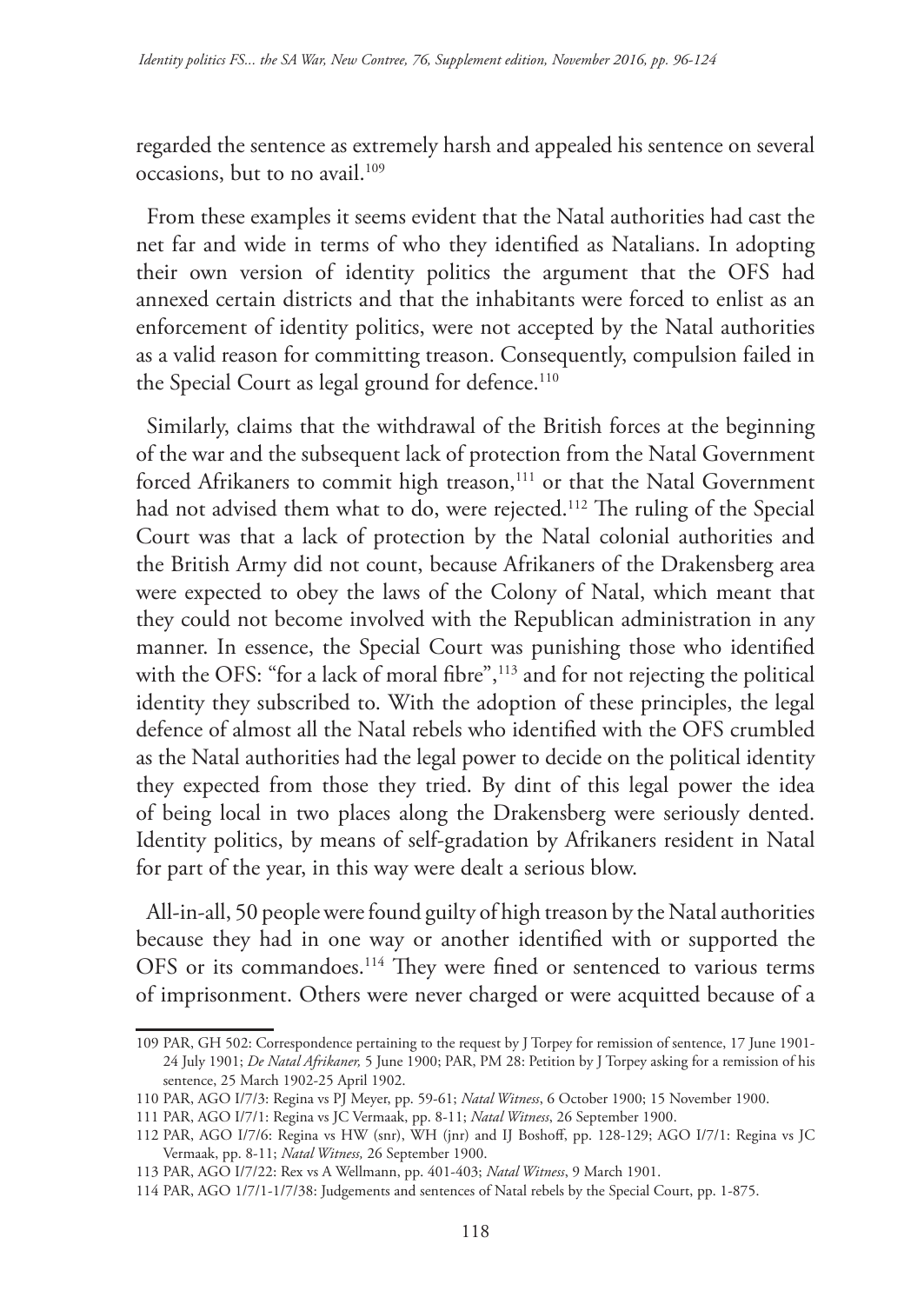lack of evidence. The vast majority of Afrikaners convicted for colluding with the OFS originated from the districts along the Drakensberg and its foothills, such as Upper Tugela, Estcourt, Newcastle and Ladysmith. These districts were not only isolated from the centres of political and economic power in Natal, but also bordered on the Boer Republics, and were thus greatly in their sphere of influence. There was, furthermore, a positive correlation between the duration of the occupation of certain districts and the number of rebels found guilty of high treason. It was in the districts in close geographical proximity to the OFS that the identity politics of "Free State-ness" played it out the strongest with Afrikaners joining without much prompting, while continuing to generally serve on both sides of the Drakensberg.

In contrast to the Afrikaners with which they shared their transnational Drakensberg space, the majority of the English community of Harrismith could, to a certain extent, put the war behind them when the British Army arrived in August 1900. Whatever responsibilities and loyalties they had to the OFS and hardships they had to endure were rescinded by the arrival of what was deemed a friendly power with which they could identity politically. At the same time the arrival of the British Army as liberators and protectors brought new economic opportunities for the English-speaking traders, businessmen and professionals with Natal roots. 115

# **Identity politics on both sides of the Drakensberg after the South African War**

The South African War ended on 31 May 1902 with the signing of peace at Pretoria. This brought a new dimension to the identity politics on both sides of the Drakensberg. The Natal authorities were not willing to, post-war, give up on punishing those they regarded as subjects who had in some way or another supported the OFS war effort. Consequently, measures were taken to identify on the quay in the Durban harbour those amongst the prisonersof-war returning from India and Ceylon that were deemed Natalians. The initiative did work and several Natal Afrikaners landing in Durban and attempting to masquerade as Free Staters were apprehended.116 One of these men was MC van Niekerk, who had resided in the OFS for three years.

<sup>115</sup> B Guest, "The new economy", A Duminy, and B Guest (eds), *Natal and Zululand from earliest times to 1910: A new history* (University of Natal Press, Pietermaritzburg, 1989), p. 311.

<sup>116</sup> *Natal Witness,* 20 November 1902.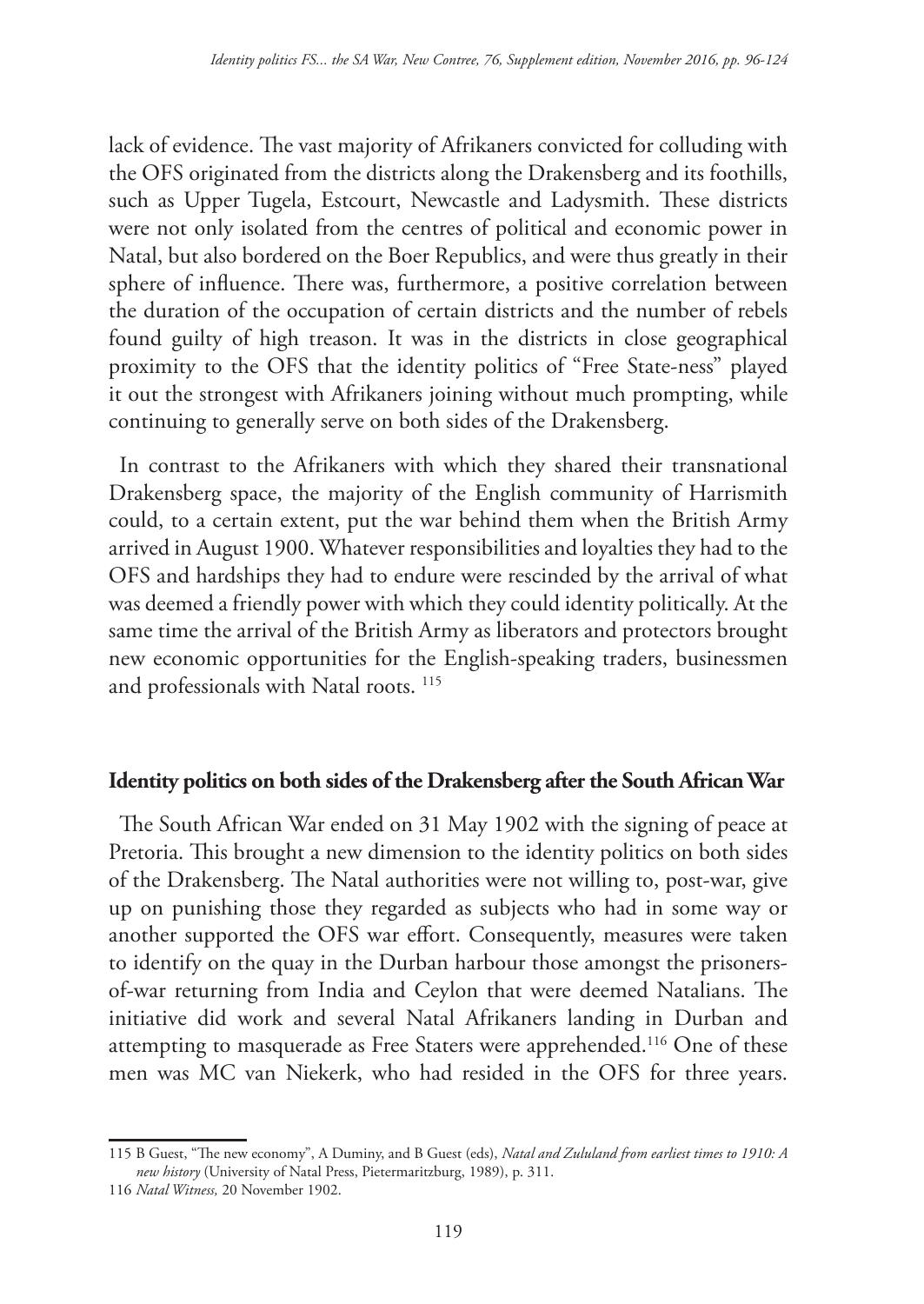He was identified and arrested as a rebel and sent to Newcastle for trial.117 However, this identification undertaking was mired in as much ambiguity as other similar attempts. This is best illustrated by the case of the 70-yearold HP Geldenhuys who died on 21 May 1902 in Ceylon. Geldenhuys left £8.15.3 and a securely nailed box to be mailed to Hartebeestfontein, Newcastle. Neither the Natal Police, nor the local magistrate could identify the individual or the farm. Further investigation revealed that the farm was located in the Vrede district, a short distance across the Drakensberg from the Natal border. Newcastle was merely the closest railhead.<sup>118</sup>

The Natal authorities, however, neglected to block one of the most obvious disembarking points for subjects they regarded as rebels, namely the port of Cape Town where prisoners-of-war returning from St Helena and Bermuda disembarked. As a result six Natalians landed at Cape Town and were allowed to proceed to the former OFS, now the Orange River Colony. Since these men were outside of Natal they could, in accordance with an agreement reached between Lord Kitchener and the Boer leaders at Pretoria, not be extradited. They would only be charged should they decide to return Natal.<sup>119</sup> As a result some whose original abode was Natal, only returned in 1903 when the passing of Proclamations 23 and 24 of 1903 pardoned all rebels, both those imprisoned and those untried.<sup>120</sup>

The end of the War on 31 May 1902 also brought new challenges on a macro level to what it meant to be a citizen or supporter of the OFS when residing along the Drakensberg. The first such challenge came towards the end of 1901 from the Natal Government requested that the whole of the OFS districts of Vrede and Harrismith be transferred to Natal. The rationale for this request was: "the close connection, commercial, agricultural, social and familial" that existed between the residents of these districts and Natal. With reference to the OFS districts a guarantee was given that: "the increase of the Dutch electorate, tempered by the large British population of the town of Harrismith, would not appreciably affect the predominance of British sentiment of the electorate or the Parliament of the Colony". The suggested transfer of the two districts was nevertheless opposed by the Lieutenant-

<sup>117</sup> PAR, GH 742: Report on Natal suspected Natal rebel MC van Niekerk, 17 December 1902-28 January 1903.

<sup>118</sup> PAR, GH 774: Enquiry about the location of the farm Hartebeestfontein, 29 October 1904-16 November 1904.

<sup>119</sup> Free State Archive Repository, Colonial Office (CO) 143: Correspondence file dealing with Natal rebels allowed to proceed to ORC by mistake, 9 February 1903-17 March 1903.

<sup>120</sup> PAR, NCP 6/1/1/57: *The Natal Government Gazette*, 12 March 1903.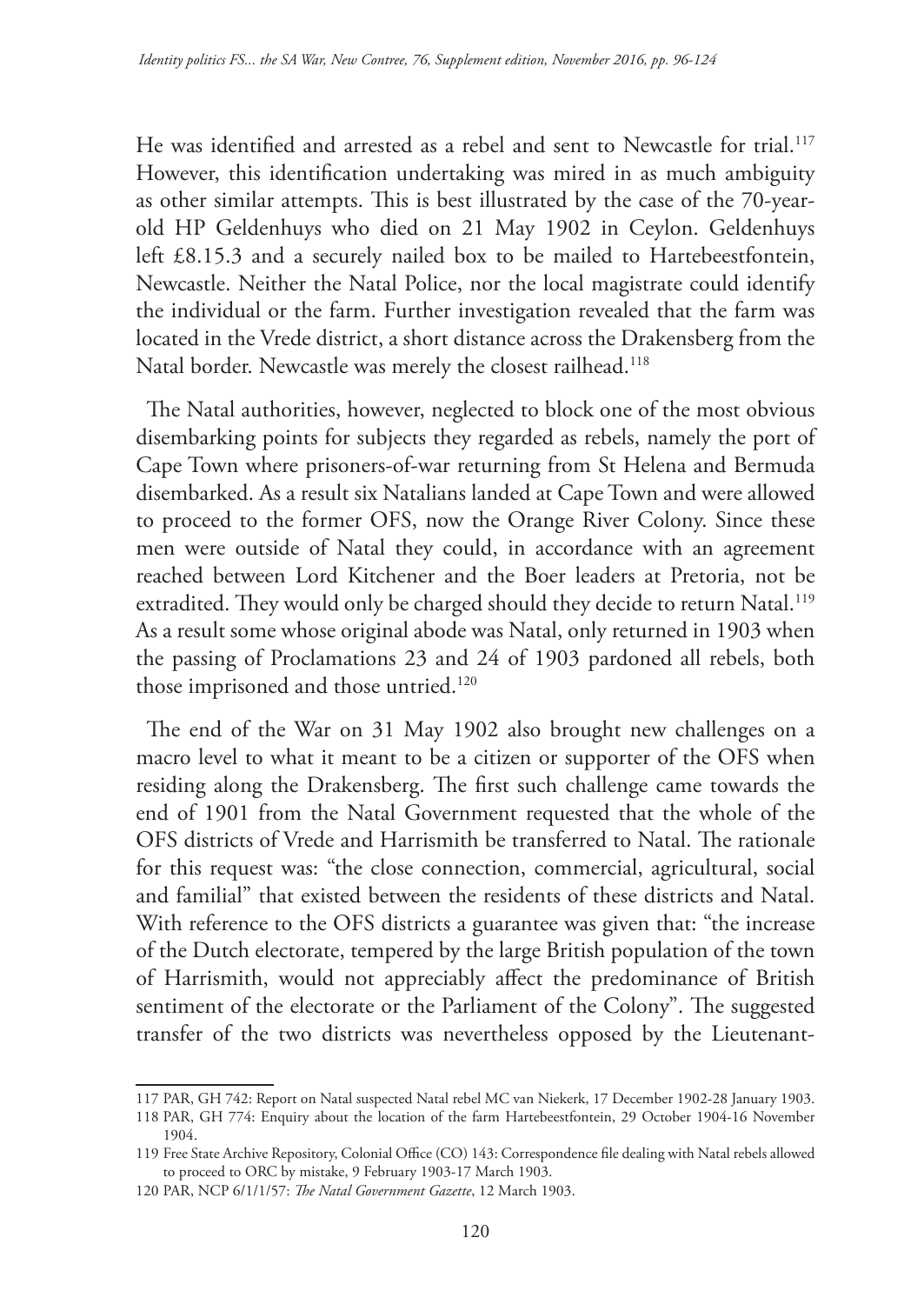Governor of the Free State, Hamilton Goold-Adams, who feared a: "lasting grievance", and that the anti-British sentiment amongst Afrikaners in Natal would be strengthened by 15 000 Free Staters. These arguments convinced Colonial Secretary Joseph Chamberlain to, on 8 March 1902, quash the idea of the two Free State districts becoming part of Natal.121 However, the OFS did become the Orange River Colony (ORC). This became the designation used for the region after the British annexed the Free State for the British Crown in May 1900. The annexation was finally recognised by the Boers at Vereeniging on 31 May 1902. What this signalled was that both sides of the Drakensberg were now part of the British Empire. However, while the geopolitical construct of the Republic of the Orange Free State disappeared, the identity politics related to it could not be altered so easily, and these sentiments lasted for many years later. This was given impetus when on 31 May 1910 South Africa became a unitary state and the ORC reverted back to being the OFS again – now as a province of the Union of South Africa. Is was in the newly renamed OFS that identity politics took on a new guise with the idea of "South Africa" being mooted under the leadership of a former South African War general, JBM Hertzog.

While the above outlined decision took care of who were legitimately a Free Stater on the western side of the Drakensberg, the war also, in an unintended manner, undermined the major event that made many Afrikaners residing on the eastern mountain range associate themselves closely with a republican identity. The uncontrolled movement of livestock by Afrikaners and the military, and the looting of these under the guidance of the latter during the war, had a very negative impact.<sup>122</sup> Firstly, the war dealt a devastating blow to *Trekboers*, many of whom lost all their livestock. This seriously disrupted the seasonal migration and halted it in most cases because they simply had too few livestock left to make the seasonal movement worthwhile.<sup>123</sup> Furthermore, since most *Trekboers* were in some way or another associated with identifying with the Free State war effort, a position that the rebel trials reinforced, they could not claim reparations of the invasion losses commission. Consequently, it took many years for some to rebuild their livestock herds. Others never managed to do so. Additionally, veterinary regulations were generally ignored by the military, prompting the Natal Cabinet to complain that diseases were

<sup>121</sup> Cd. 941: Further correspondence with regard to proposed addition of territory, pp. 2-10.

<sup>122</sup> See PAR, PVS 3, 5, 9, 11, 12.

<sup>123</sup> I van Rensburg (Personal Collection), interview, PJ Lombaard (Farmer, Aaandrus, Geluksburg)/ I van Rensburg (Researcher), 10 October 1987.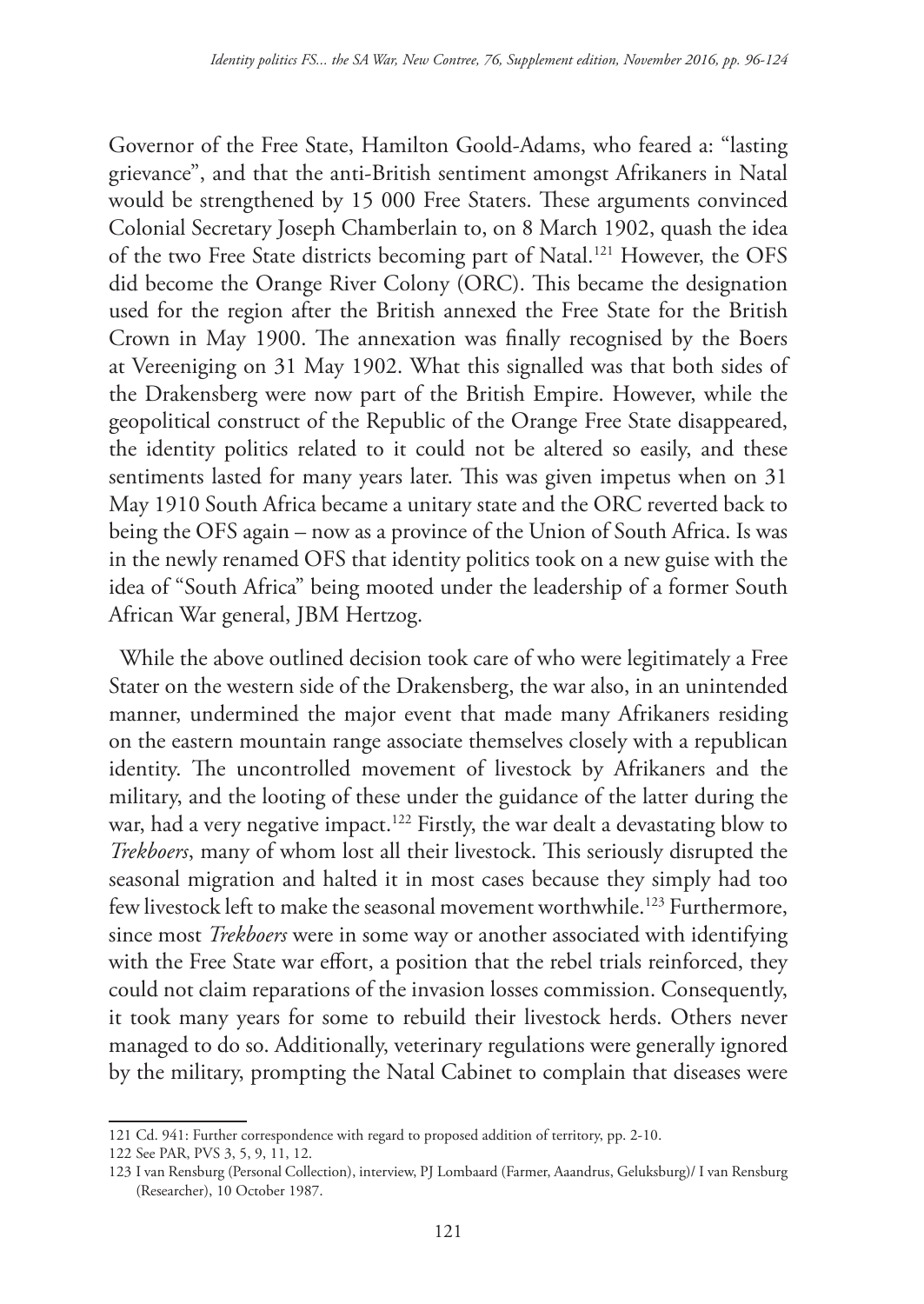introduced into the Natal districts bordering on the OFS by the introduction of captured stock from the Transvaal and the OFS.<sup>124</sup> Scab amongst sheep<sup>125</sup> and lungsickness amongst cattle<sup>126</sup> became relatively common and even rinderpest appeared in June 1901 between Greytown and Pietermaritzburg.<sup>127</sup>

This further contributed to the decimation of the seasonal migration and with it the close identification with the Free State by *Trekboers.* The outbreak of a range of livestock diseases, as outlined above, was also indirectly used by the Natal Government to curb the seasonal migration across the Drakensberg by *Trekboers*. The migration, for long a pain in the side of the Natal authorities, and which previous measures had failed to curtail, were now subjected to very stringent veterinary measures underpinned by much administration. Consequently, under the guise of controlling livestock diseases, the seasonal migration was also partly curtailed, which served to fray the strong bond that existed between *Trekboers* who resided in Natal during winter and in the OFS in summer. At the same time the post-war economic hardships meant that many who were farmers and who identified with the OFS migrated to seek work. This in itself ushered in a new era of identity politics. A snapshot in this regard relates to Christoffel Lotz van Zyl, a small-scale farmer from near Newcastle. He regarded himself as a Free State citizen, but was, despite this, convicted of high treason. After completion of his prison sentence he worked as a manual labourer in Kroonstad in the ORC,<sup>128</sup> before moving to Germiston on the Witwatersrand to work on the railways.<sup>129</sup>

Finally, it seems that more than 110 years on, the identity politics of those who functioned along the Drakensberg at the time of the war are still disputed. In an email Johan Maritz, a resident of the USA, enquired about his great-grandfather Johannes Stephanus Maritz. According to the archival records he was from the farm Schiet Drift, Estcourt, and was convicted of high treason for retreating with the commandoes to the OFS. He was on 14 November 1900 fined £20 or had to serve two months in prison.<sup>130</sup> However, according to family history, he was somehow associated with the Ladysmith

<sup>124</sup> PAR, GH 1040: Minute paper by the Natal Government, 16 July 1901.

<sup>125</sup> PAR, PVS 5: Report by Stock Inspector Klingenberg regarding the sheep of PRN Vermaak, 11 October 1900; PVS 20: Report by District Veterinary Surgeon Hutchinson on the cattle of PRN Vermaak, 7 September 1901.

<sup>126</sup> PAR, PVS 5: Report by Stock Inspector Klingenberg that the sheep of PRN Vermaak had scab, 11 October 1900; PVS 20: Report by Stock Inspector Walker that the cattle of PRN Vermaak had lungsickness, 5 February 1902.

<sup>127</sup> Foy Vermaak Private Collection: Letter, JC Vermaak to CT Vermaak alias Miss C Herzog, 17 June 1901.

<sup>128</sup> OE Prozesky Private Collection, Diary of JJA Prozesky: Diary entry, 13 October 1902, p. 536.

<sup>129</sup> PAR, Natal Treasurer (NT) 113: Documents relating to the Derelict Stock Fund, 1905-1906.

<sup>130</sup> PAR, NDR 7/2: Anglo-Boer War rebel register, 1900-1902.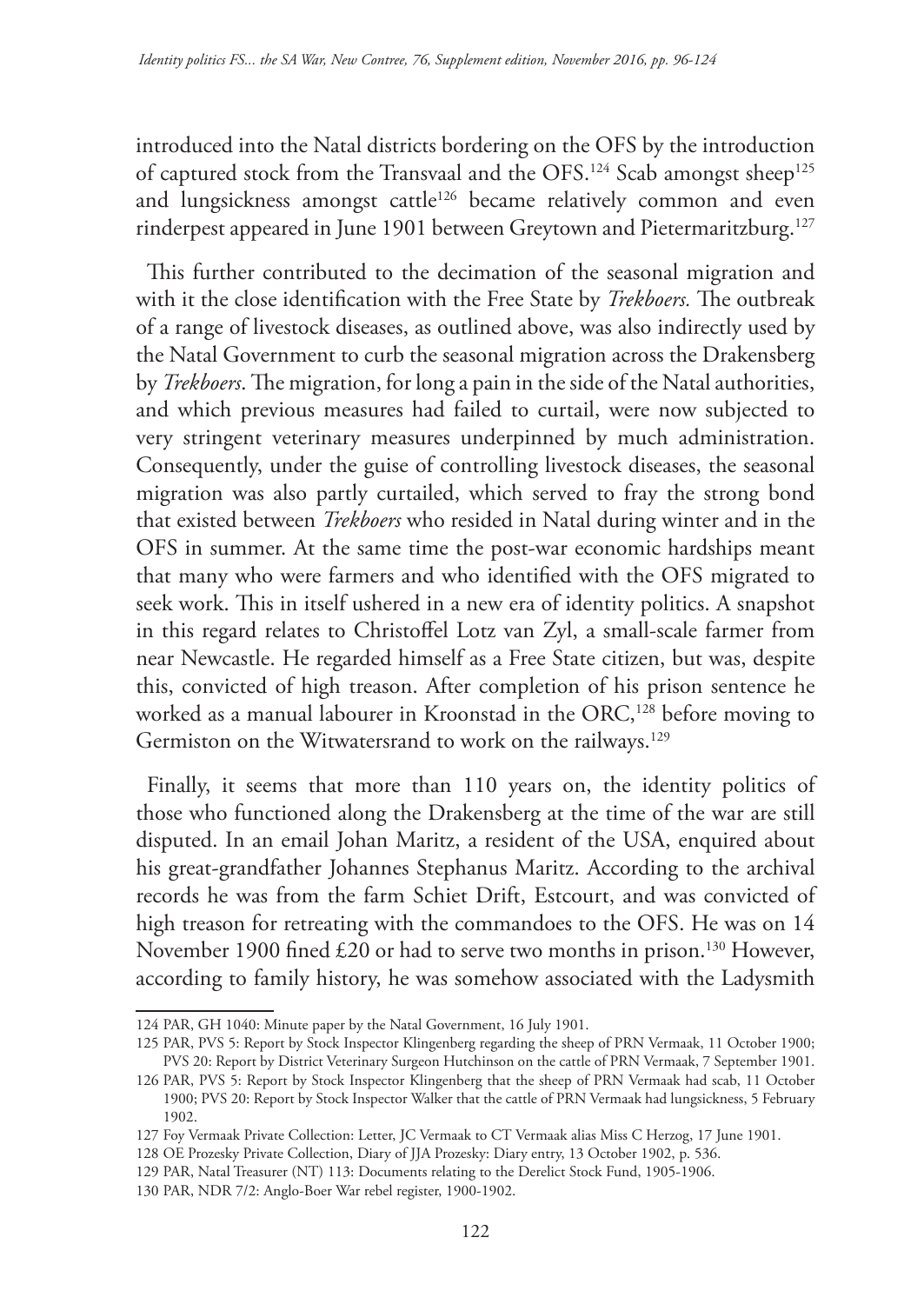area, but most definitely with the farm Driehoek in the Harrismith district where he farmed during the war. During the war he also, according to family recollections, operated in the Wepener area and also served a stint in the Tin Town prisoner-of-war camp in Ladysmith as a citizen of the OFS,<sup>131</sup> which in many ways made him much more of a Free Stater than a Natalian.

### **Conclusion**

Prior to the South African War the small English trader community of Harrismith, who were generally all OFS subjects, had strong cultural, economic and other identity ties with the Colony of Natal on the other side of the Drakensberg. Similarly, the larger Afrikaner community residing along the Drakensberg and its foothills on the Natal side had strong cultural and other identity ties with their Republican kin in the OFS. This was strongly enforced by the annual seasonal migration with livestock. In the process the two communities viewed themselves as being local on both sides of the mountain chain while living in a transnational manner. Economically, both communities seemed to prosper and were generally allowed by both Natal and the Free State to express their identity politics as they saw fit.

This somewhat idyllic existence was shattered by the outbreak of the South African War in October 1899. The war strongly impeded on the more fluid pre-war identities and a drift towards a more definable political identity was the result. While identity politics based on personal motivations and contextual reasons were previously tolerated and allowed in a greyish transnational world, this came to an abrupt halt and was replaced by the legalities of what it meant to belong. This was enforced on the English-speakers in Harrismith by the OFS, while the community individually also applied their own self-gradation process. In the process some fled, some went on commando and some were prosecuted. As the OFS commandoes rolled into Natal, the local Afrikaners along the Drakensberg were confronted by a process somewhat similar to that experienced on the OFS side of the Drakensberg by the English-speakers. This included being informed by proclamation that they were now Free Staters. Many embraced this identity and some had in fact pre-empted it by enlisting with the OFS commandoes. Others, as an expression of their political identity, associated with the OFS in various ways, including moving

<sup>131</sup> E-mail: J Maritz (United States of America)/JM Wassermann (Researcher), 14 February 2016, 23 February 2016; 16 March 2016.